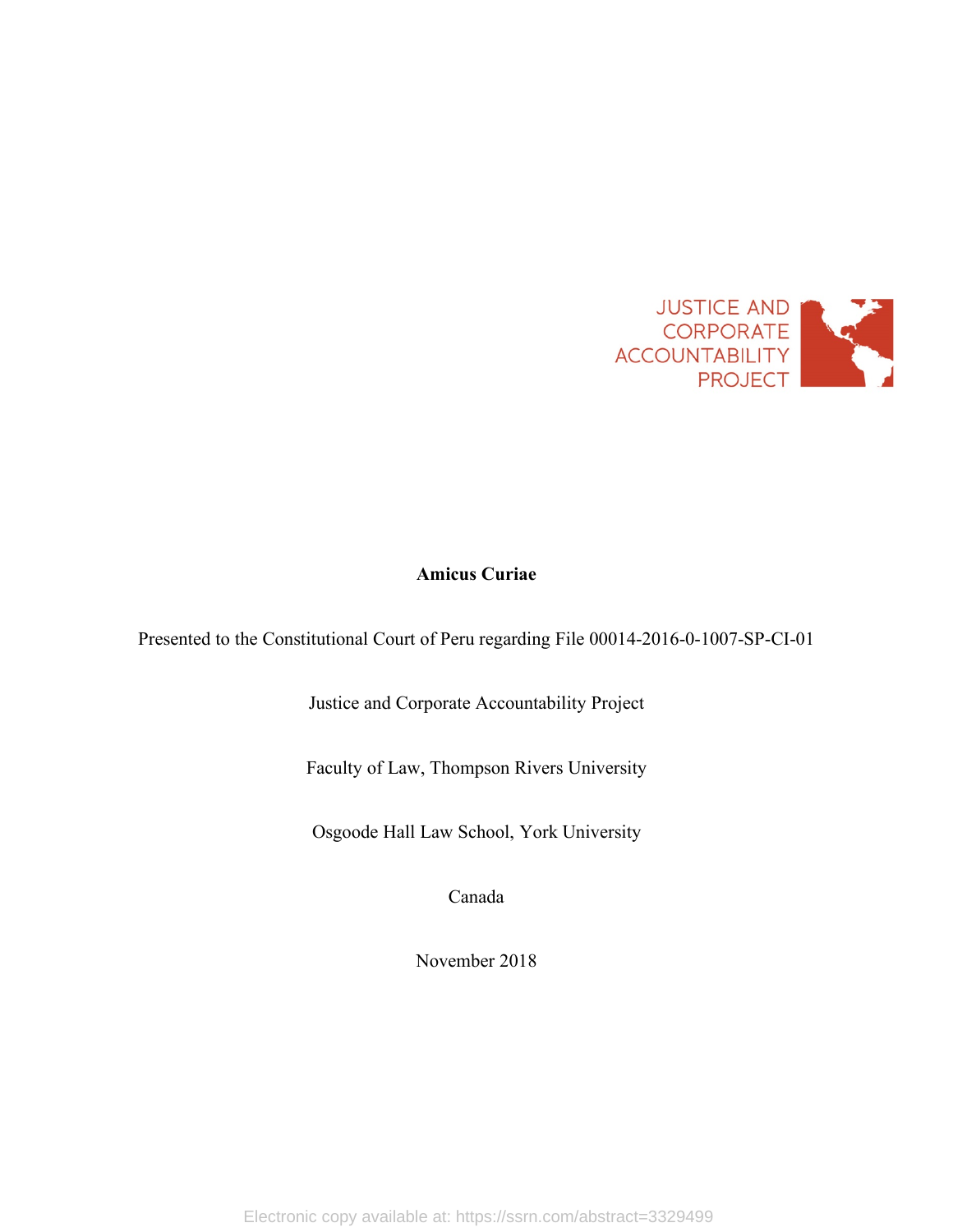# **INDEX**

Table of Contents

| 1. DOMESTIC REGIME GOVERNING THE CONTRACTS BETWEEN THE PNP AND PRIVATE       |  |
|------------------------------------------------------------------------------|--|
| COMPANIES $\ldots$ 5                                                         |  |
|                                                                              |  |
|                                                                              |  |
|                                                                              |  |
| 1. THE PRINCIPLE OF POLICE IMPARTIALITY AT THE ORGANIZATION OF AMERICAN      |  |
|                                                                              |  |
| 2. THE PRINCIPLE OF POLICE IMPARTIALITY AT THE UNITED NATIONS 15             |  |
| 3. THE PNP-TINTAYA CONTRACT VIOLATES THE PRINCIPLE OF POLICE IMPARTIALITY 17 |  |
|                                                                              |  |
|                                                                              |  |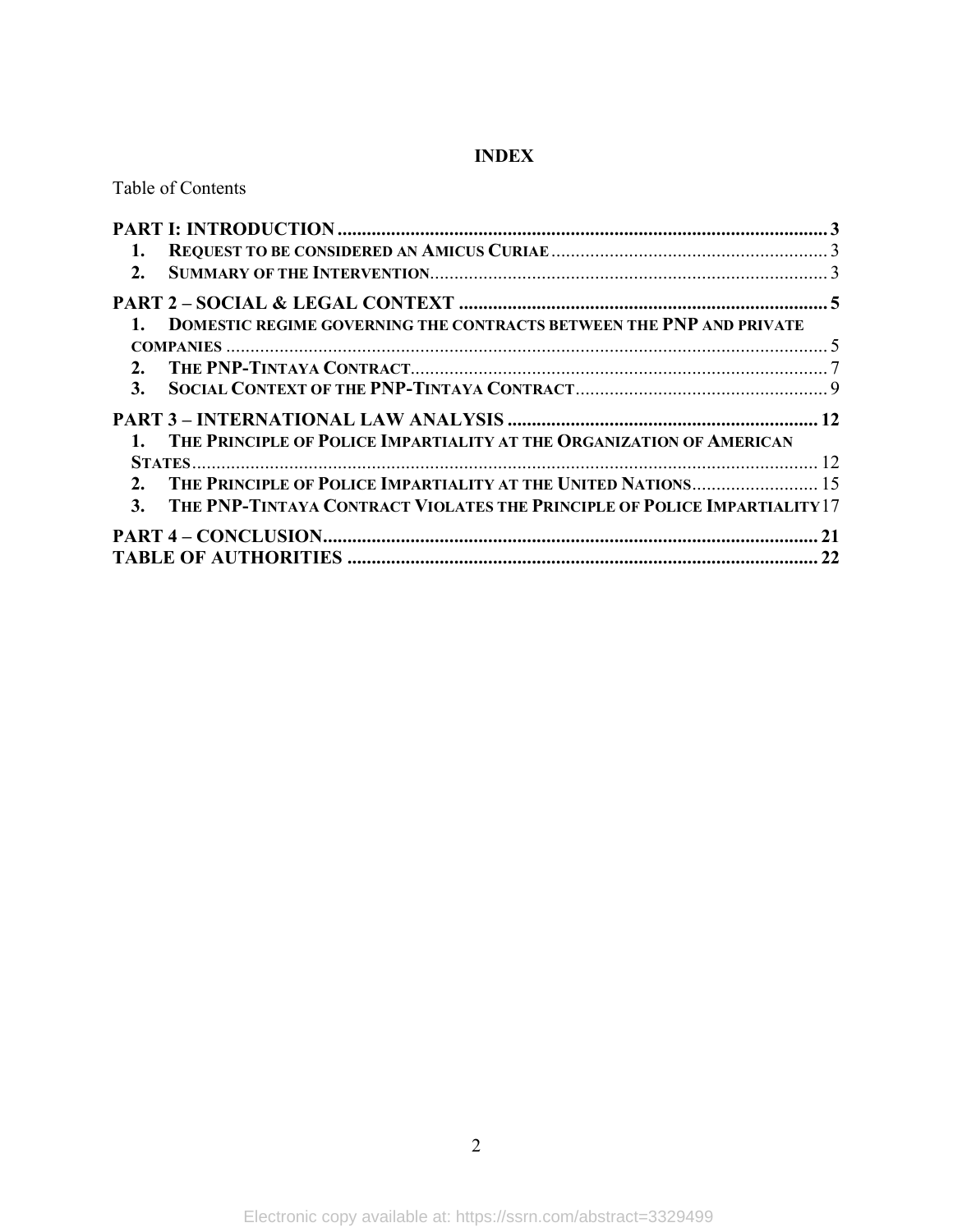### **PART I: INTRODUCTION**

#### **1. Request to be considered an Amicus Curiae**

[1] Distinguished Justices of the Constitutional Court of Peru: In this *amicus curiae*, Professor Charis Kamphuis and Professor Shin Imai, members of the Justice & Corporate Accountability Project (JCAP) (justice-project.org), headquarter in Canada, intervene in this case with the objective of offering legal arguments and information that we believe will be useful for the Court's analysis of the *amparo* action brought by Oscar Avelino Mollohuanca Cruz and the Association of Livestock Producers of Huinipampa-Espinar.

[2] JCAP is a non-governmental organization composed of Canadian lawyers, law professors and law students. Its membership has knowledge and expertise with regard to the international human rights law regimes that apply to Indigenous peoples, Campesino communities and their relationship with extractive industry projects.

#### **2. Summary of the Intervention**

[3] In this *amicus curiae* we do not attempt to refer to all of the legal issues before the court. Our objective is to offer the Court information about some of the instruments of international law and policy that are relevant to the adjudication of this case.

[4] This *amparo* raises serious questions regarding the constitutionality of a series of "extraordinary and complementary" services contracts formed between mining company Xstrata Tintaya (now Antapaccay Mining) and the Peruvian National Police Force ("PNP") with the objective of providing security services to the infrastructure and personnel associated with Tintaya Mine (now Antapaccay), located in Espinar Province in the Department of Cusco. This case is important because the terms of the Tintaya-PNP contract are very similar to a number of other contracts that we have personally examined between foreign resource companies and the PNP. Researchers have identified at least 20 such contracts, capturing the services of close to 500 police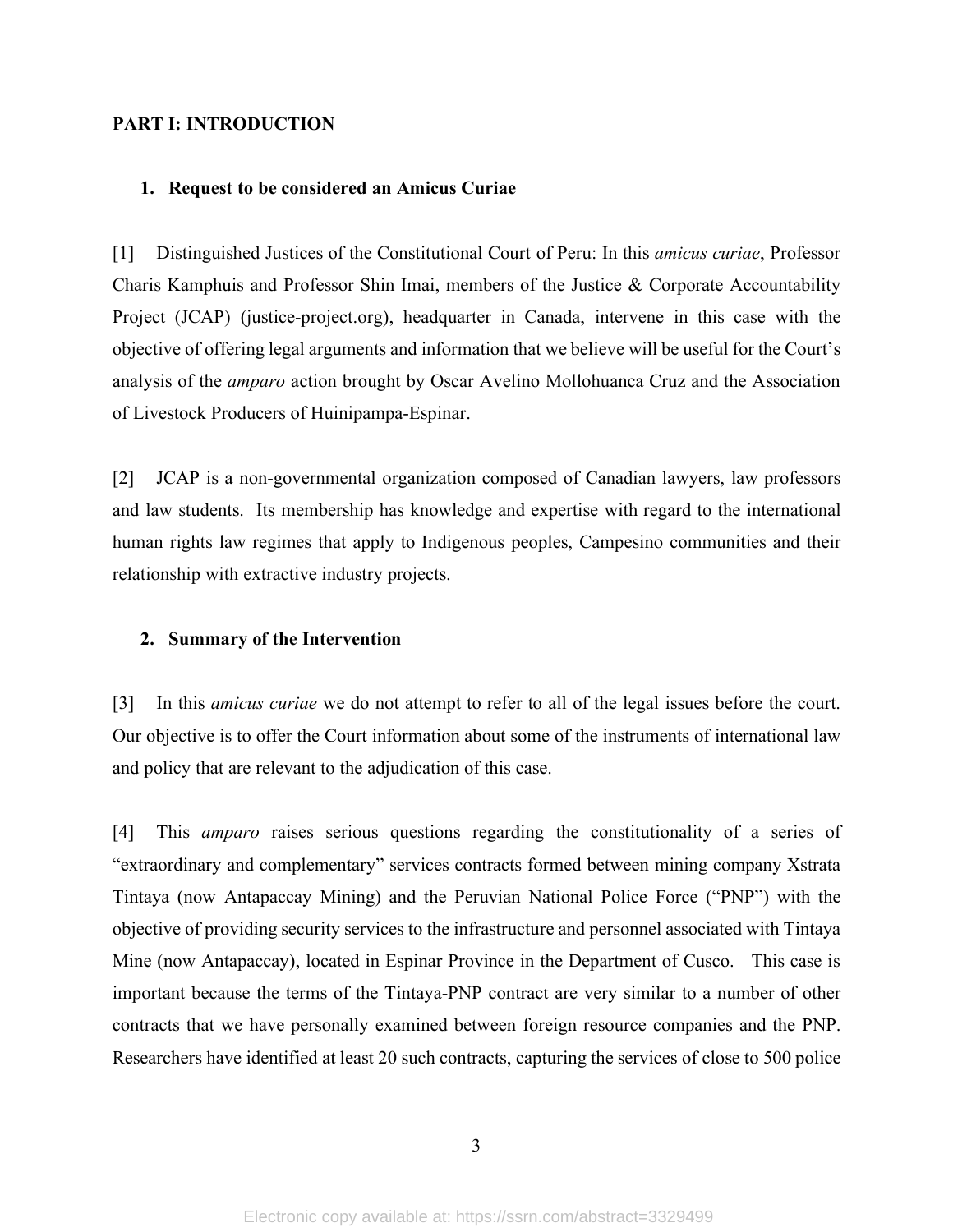officers and facilitating the transfer of millions of dollars to police institutions from private companies.<sup>1</sup>

[5] Part II of this *amicus curiae* introduces the legal and social context of the Tintaya-PNP contract and of these agreements more generally. We begin with a basic description of the domestic legal regime that initially facilitated the formation of these contracts. With this background, we summarize the key provisions of the extraordinary and complementary services contract that governed the PNP's presence at Tintaya Mine from at least 2011 to 2013. Following this, we draw on highly reputable sources in order to establish: first, that the contracts in question are formed in an environment of intense social conflict between mine-affected communities and resource companies; second, that conflicts are often characterized by episodes of violence between police officers and protestors; and third, that affected communities typically suffer from various forms of social, cultural and economic exclusion, in part due to their status as Indigenous, Native or Campesino.

[6] We understand that the Peruvian Constitution protects values such as the rule of law, equality, non-discrimination and the community's rights to security. In Part III, we will present international statements of law and policy that establish the importance of the principle of police impartiality and its critical relationship to the principles of equality, non-discrimination and rule of law in a democratic society. Referring to these international statements, we argue that the contracts between the PNP and the transnational mining companies, are inconsistent with the wellestablished principle that the state must provide security services to its citizens in a manner that is impartial and responsive to the special needs of society's most vulnerable members.

 <sup>1</sup> Instituto de Democracia y Derechos Humanos, *Diagnostico Nacional sobre la Situación de la Seguridad y el Respeto a los derechos Humanos. Referencia particular al sector extractivo en el Perú* (Lima, 2013) [Idehpucp]; Rael Mora, "Foreign Mining Companies Hire Peru's Police as Private Security", teleSUR (7 May 2015), online: < http://www.telesurtv.net/english/news/Perus-Police-Criticized-for-Private-Financing-from-Business-20150507- 0028.html>.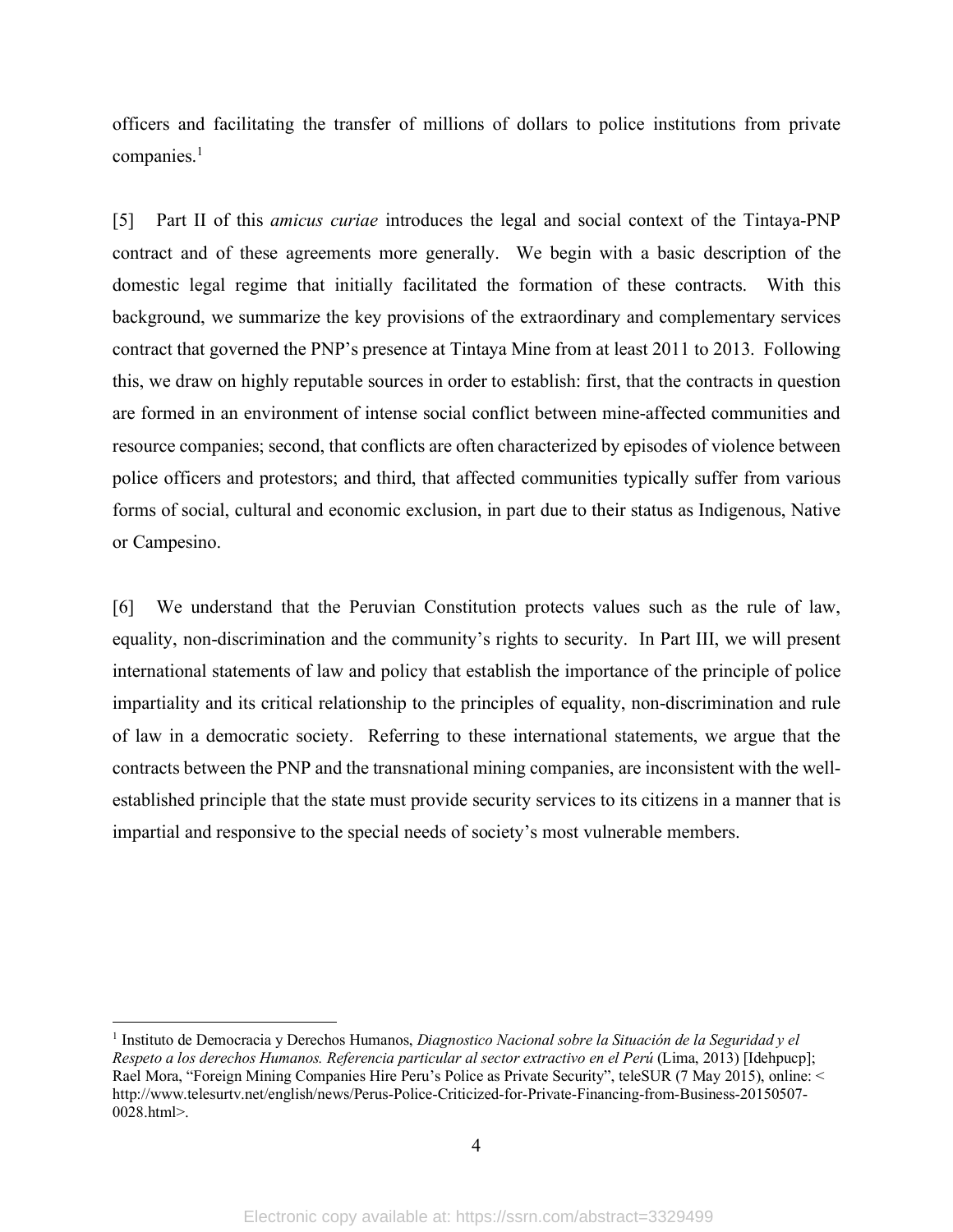### **PART 2 – SOCIAL & LEGAL CONTEXT**

### **1. Domestic regime governing the contracts between the PNP and private companies**

[7] This section will describe the legal regime in Peru that has allowed the PNP to enter into a services contract with companies like Xstrata Tintaya. Between 2012 and 2016, these contracts were governed by the 2012 *Law of the National Police Force of Peru*<sup>2</sup> ("*PNP Law*"), which authorized the PNP to enter into service agreements that are "extraordinary and complementary to the police function" in exchange for various forms of payment.3 In December of 2016, the *PNP*  Law was replaced with a new law.<sup>4</sup> However, the 2016 law contains provisions that authorize the same police services contracts as those authorized under the previous *PNP Law*. 5

[8] In this same way, the 2009 Supreme Decree No 004-2009-IN<sup>6</sup> contained standards and procedures that regulated the terms of extraordinary and complementary police services contracts until early 2017, when Supreme Decree No 003-2017-IN was passed.<sup>7</sup> Like the new 2016 law, these new 2017 regulations continue to recognize and permit services contracts between the PNP and private companies. <sup>8</sup> This section of our *amicus* analyzes the 2012 *PNP Law* and 2009 regulations, as together they form the legal framework that permitted the establishment of the specific Tintaya-PNP contract that we turn to analyze further in the following section.

The 2009 regulations aim, among other things: to optimize the administration of police personnel in order to fulfill the terms of the service agreements; to contribute to the well-being of the police force; to specify functions, responsibilities, duties and rights of the police force; and to protect the image of the PNP by ensuring that police officers do not jeopardize the force's "public moral ethic"

 <sup>2</sup> Decreto Legislativo No 1148, *Ley de la Policía Nacional del Perú* (most recently amended on 11 December 2012) [*Decreto Legislativo*].

 $\frac{3}{3}$  *Ibid* at art 49(5).

<sup>4</sup> Decreto Legislativo No 1267, *Ley de la Policía Nacional del Perú,* 18 December 2016, [Decreto Legislativo 2016]. 5 *Ibid*, Disposiciones Complementarias Finales, Sexta-Servicios Policiales Extraordinarios.

<sup>6</sup> Decreto Supremo No 004-2009-IN**,** *Decreto Supremo que Aprueba el Reglamento de Prestacion de Servicios Extraordinarios Complementarios a la Funcion Policial* (11 July 2009) [*Decreto Supremo 2009*].

<sup>7</sup> Decreto Supremo No. 003-2017-IN, Decreto Supremo que aprueba los lineamientos rectores para la ejecución de los servicios policiales en cumplimiento de la función policial, 21 de febrero de 2017 [Decreto Supremo 2017].

<sup>8</sup> *Ibid*, arts 9-20.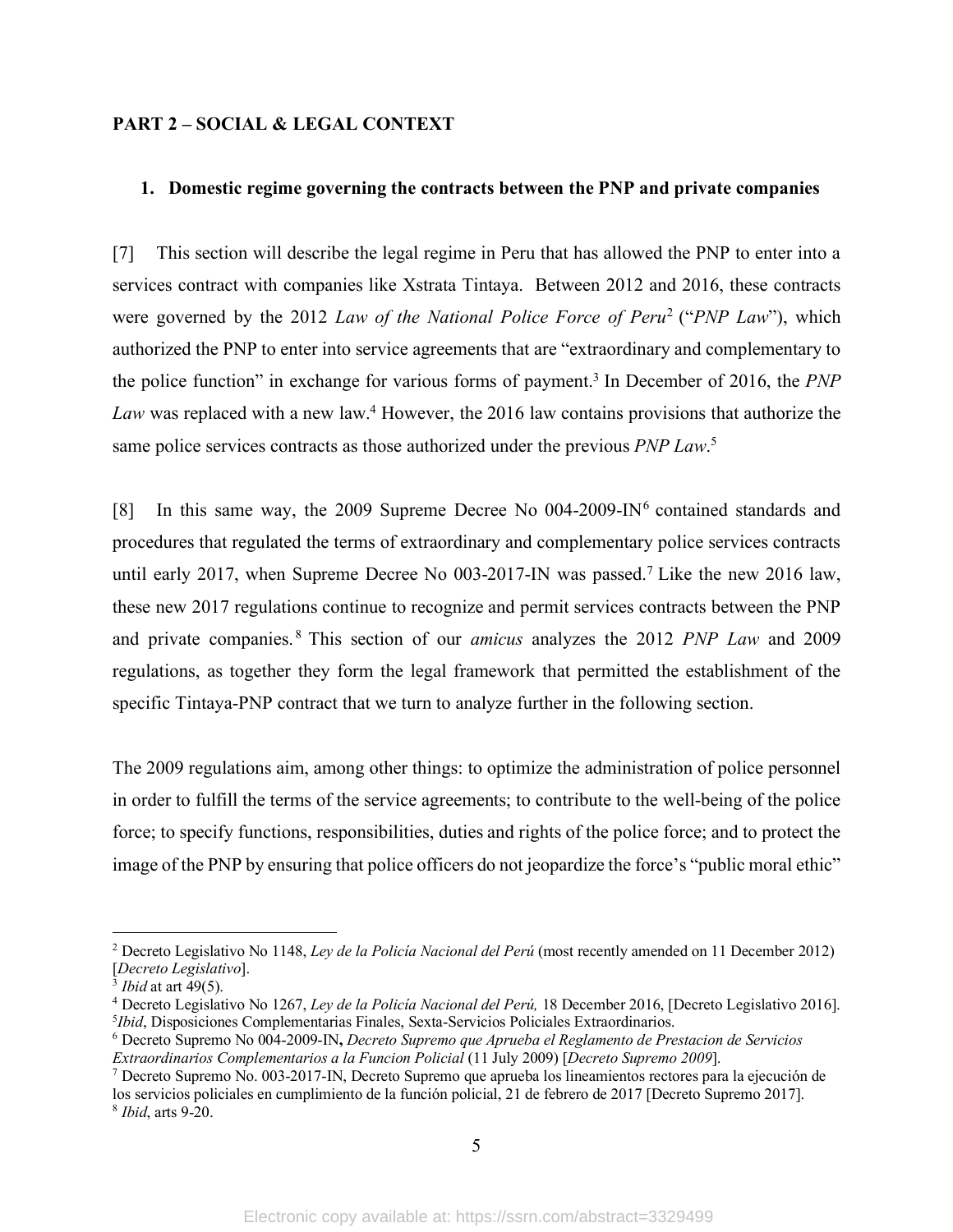in the performance of the agreements.<sup>9</sup> In this framework, the Regional police authorities were responsible to ensure that officers working under these contracts perform their duties in accordance with both the regulations and the contract.<sup>10</sup>

[9] The PNP-Tintaya contract fell under the category of "permanent institutional contracts" as established in the regulation. Institutional contracts are formed between the PNP Director-General and the representatives of another institution, which may include a private company.<sup>11</sup> Permanent institutional contracts require the PNP to provide extraordinary and complementary services for the length of time specified in the contract, with the possibility of renewal. <sup>12</sup> Contracts are typically renewed under the same or similar terms. The authors of this *amicus* have reviewed documents that suggest that a permanent institutional contract with respect to Tintaya Mine remained in place, at a minimum, from 2000 until at least 2013 and from 2017 to date.

[10] Salaries paid to individual officers represent one category of payments for the services rendered under permanent institutional contracts.<sup>13</sup> A second category is a payment made directly from the mining company to the PNP at the institutional level.<sup>14</sup> This second category of funds are assigned to cover the logistical or administrative costs that the PNP incurs as a result of the services offered. According to the regulation, priority in the use of these funds is given to the acquisition of goods and services for the use and wellbeing of the PNP personnel and police stations that offer the services, including for the maintenance and improvement of police stations.15 The exact quantum of funds that may be transferred to the PNP is not specified in the regulation, rather it is determined as a percentage of the total salary earned by police personnel under the contract.<sup>16</sup> Contracts may also contain a secrecy clause which imposes a duty of confidentiality

 <sup>9</sup> Decreto Supremo 2009 at art 2.

<sup>10</sup> *Ibid* at art 12(4).

<sup>11</sup> Decreto Legislativo 2012, *supra* note 2 at art 49(5); Decreto Supremo 2009, s*upra* note 6 at arts 1, 11.

<sup>12</sup> Decreto Supremo 2009*, ibid* at art 10.

<sup>13</sup> *Ibid* at arts 5-7.

<sup>14</sup> *Ibid* at art 8.

<sup>15</sup> *Ibid*. 16 *Ibid* at arts 6, 8.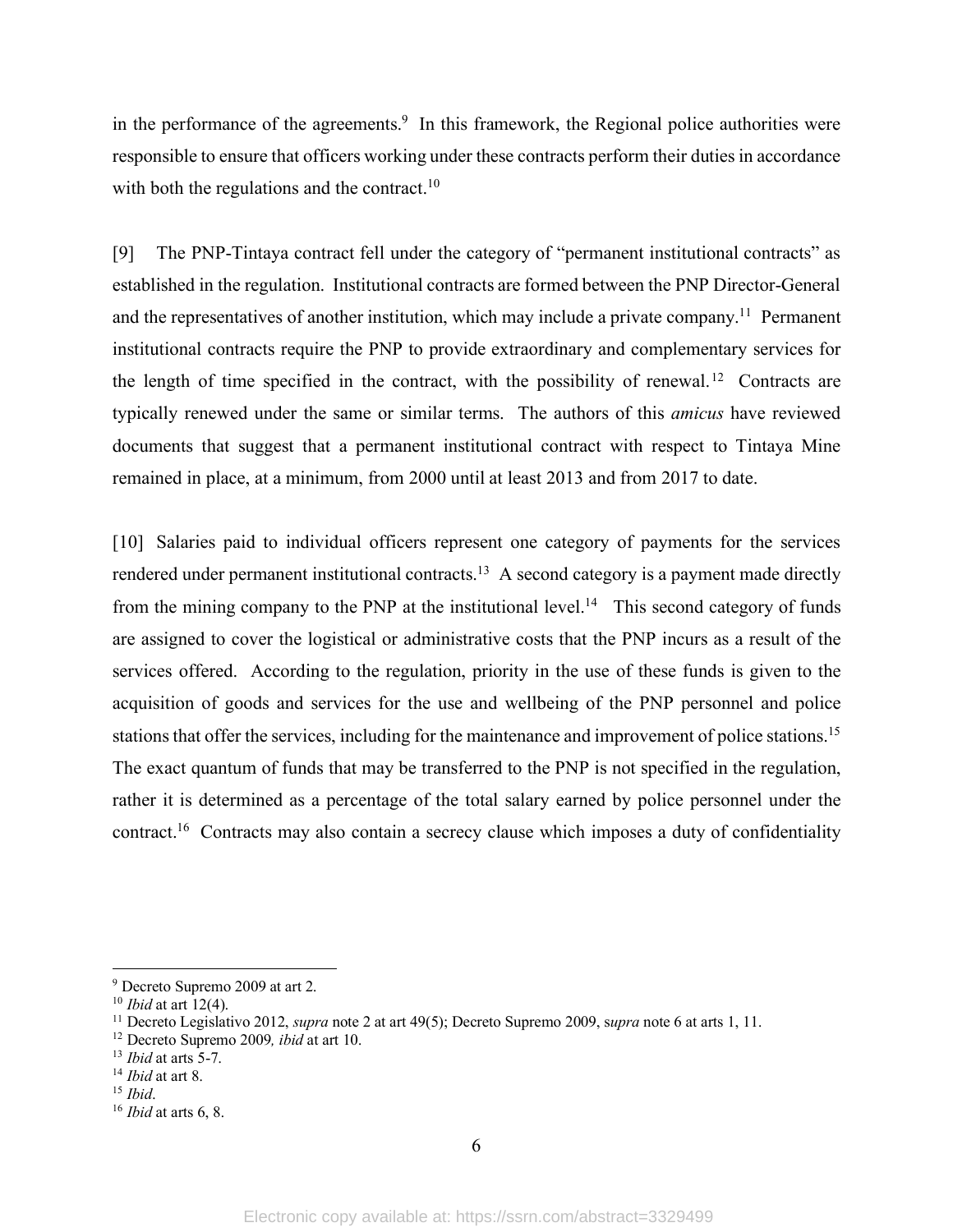on the police personnel.<sup>17</sup> Information regarding the contracts and the payments made are not easily available for public scrutiny.18

### **2. The PNP-Tintaya Contract**

[11] Within the above legal framework, permanent institutional contracts like the PNP-Tintaya contract set out the terms of the relationship between the company and the PNP. The authors of this *amicus* have conducted a detailed review of one relatively recent PNP-Tintaya contract, dated May 16, 2011 and renewed in May 2012 for a period of one year.<sup>19</sup> This contract states that the PNP will offer "exceptional police services complementary to ordinary duties" to Tintaya Mine's infrastructure, goods and personnel. 20 In the contract, this includes surveillance, regular security and intelligence.<sup>21</sup> The objective of the contract is to prevent crimes and acts of violence, including sabotage and terrorism, and to secure the PNP the logistical resources it needs to fulfill its contractual commitments.22 The PNP is required to report to the company with regard to its performance under the contract.23

[12] The contract provides the company with a permanent police presence of 22 officers, including two intelligence officers, but the number of officers can increase as required.<sup>24</sup> There is no specified maximum number of officers who may provide services under the contract and the regulations similarly decline to limit the scope of the services or the number of officers involved

 <sup>17</sup> Charis Kamphuis, "La extracción de recursos mineros por empresas extranjeras y la privatización del poder coercitivo: un studio de caso sobre la empresa de seguridad Forza" (2011) 68 Apuntes: Centro de Investigación de la Universidad del Pacífico at 78 ["Privatización del Poder Coercitivo"]; Charis Kamphuis, "Foreign Investment and the Privatization of Coercion: A Case Study of the Forza Security Company in Peru" (2011) 37 Brooklyn Journal of International Law 529 at 548 ["Privatization of Coercion"].

<sup>18</sup> Coordinadora Nacional de Derechos Humanos, "Policía Nacional si presta servicios a empresas mineras, brindándoles protección y seguridad", *Press Release* (3 November 2016), online at:

http://derechoshumanos.pe/2016/11/policia-nacional-si-presta-servicios-a-empresas-mineras-brindandolesproteccion-y-

seguridad/?utm\_source=feedburner&utm\_medium=twitter&utm\_campaign=Feed%3A+CoordinadoraNacionalDerec hosHumanos+%28Coordinadora+Nacional+de+Derechos+Humanos%29

<sup>19</sup> Convenio de Prestación de Servicios Extraordinarios Complementarios a la Función Policial entre la Empresa Minera Xstrata Tintaya S.A. y la Policía Nacional del Perú (X-DIRTEPOL Cusco), 16 May 2011, renewed May 2012 [Tintaya Contract].<br><sup>20</sup> *Ibid* at Third Clause.

<sup>&</sup>lt;sup>21</sup> *Ibid* at Fifth Clause, 5.1.16.<br><sup>22</sup> *Ibid* at Fourth Clause, Fifth Clause, 5.1.5.

<sup>23</sup> *Ibid* at Fifth Clause, 5.1.11.

<sup>24</sup> *Ibid* at Fifth Clause, 5.1.16.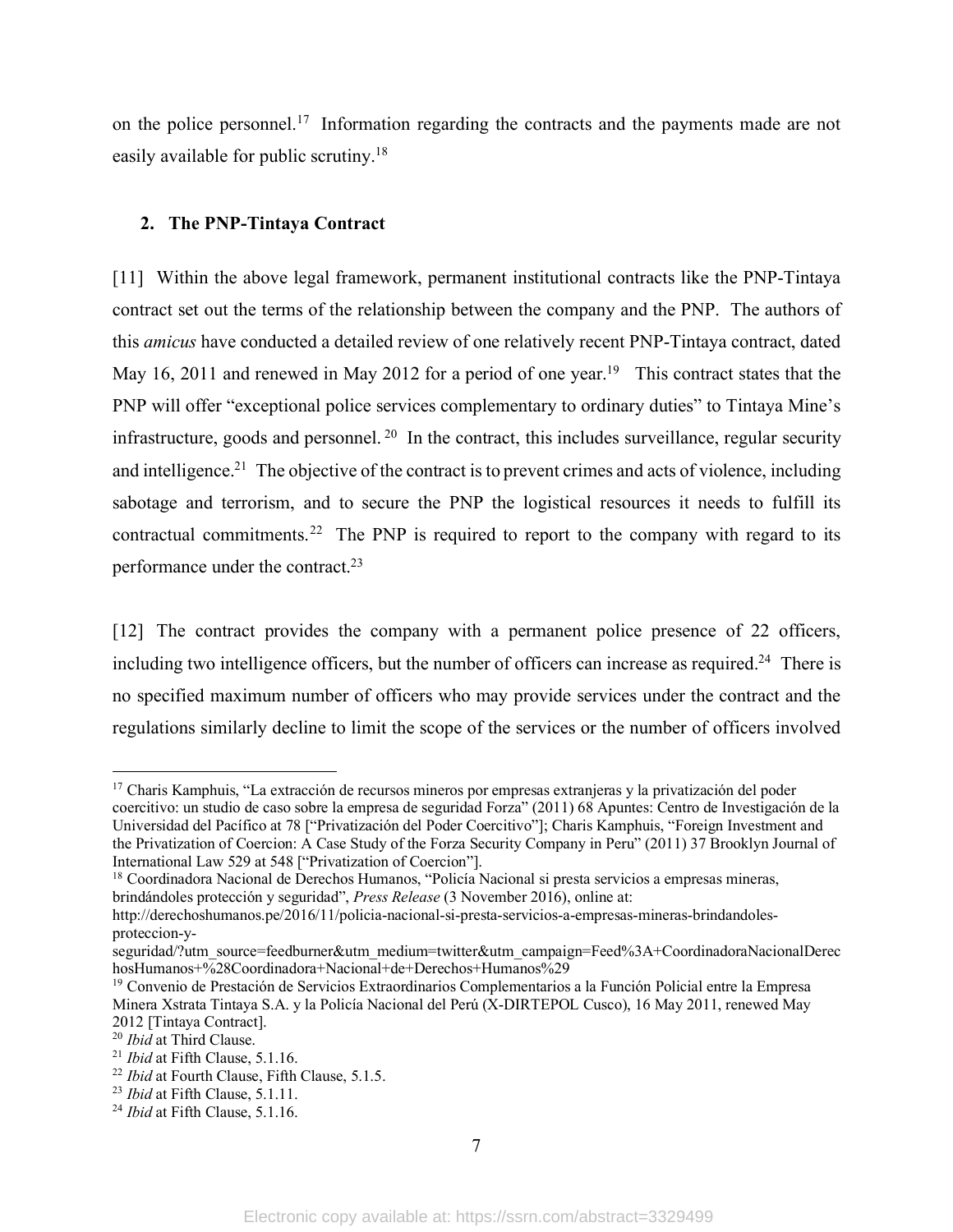in any given contract.<sup>25</sup> The officers use state-issued uniforms and weapons, but the company provides some of their equipment and supplies, as well as logistical support, transportation, housing and accident insurance.<sup>26</sup> This means that community members observe officers wearing their official PNP uniforms while being transported in company vehicles.

[13] Police officers working under the terms of the Contract remain under the control and supervision of the PNP chain of command, although the company reserves the right to replace individual officers or withdraw their pay if it is unhappy with their services. <sup>27</sup> Officers exercise the full range of activities associated with their ordinary police role as specified by law,  $^{28}$  but they must also adhere to the mining company's corporate policies, including any human rights policies in place.<sup>29</sup> The Contract states that officers must avoid acts that violate human rights and that they must only use force in exceptional and extreme cases when there is an eminent risk to human life.<sup>30</sup>

[14] The previous paragraphs describe some of the Contract's core terms which detail the agreement between the PNP and Glencore to exchange police services for payment and other benefits. However, the Contract broadly states that its terms do not signify that the PNP or its personnel are subordinate or dependant in any way that might indicate an employment relationship with the company.<sup>31</sup> We have reviewed Ministerial Resolution No 1233-2017-IN dated December 1, 2017, and we understand that the PNP currently has a Specific Covenant of Inter-institutional Cooperation (Convenio Específico de Cooperación Interinstitucional) related to the Antapaccay Mine (previously named Tintaya). Unfortunately, the contract is not public, and as such we are unable to undertake an analysis of its contents.

 <sup>25</sup> Decreto Supremo 2009, *supra* note 6 at art 10.

<sup>26</sup> Tintaya Contract, *supra* note 19 at Fifth Clause, 5.1.17, 5.2.1, 5.2.2, 5.2.8.

<sup>27</sup> *Ibid* at Fifth Clause, 5.1.3, 5.1.15, 5.2.5.

<sup>28</sup> *Ibid* at Fifth Clause, 5.1.8.

<sup>29</sup> *Ibid* at Fifth Clause, 5.1.9, 5.1.12.

<sup>30</sup> *Ibid* at Sixth Clause, 6.3.

<sup>&</sup>lt;sup>31</sup> *Ibid* at Sixth Clause, 6.2, Tenth Clause.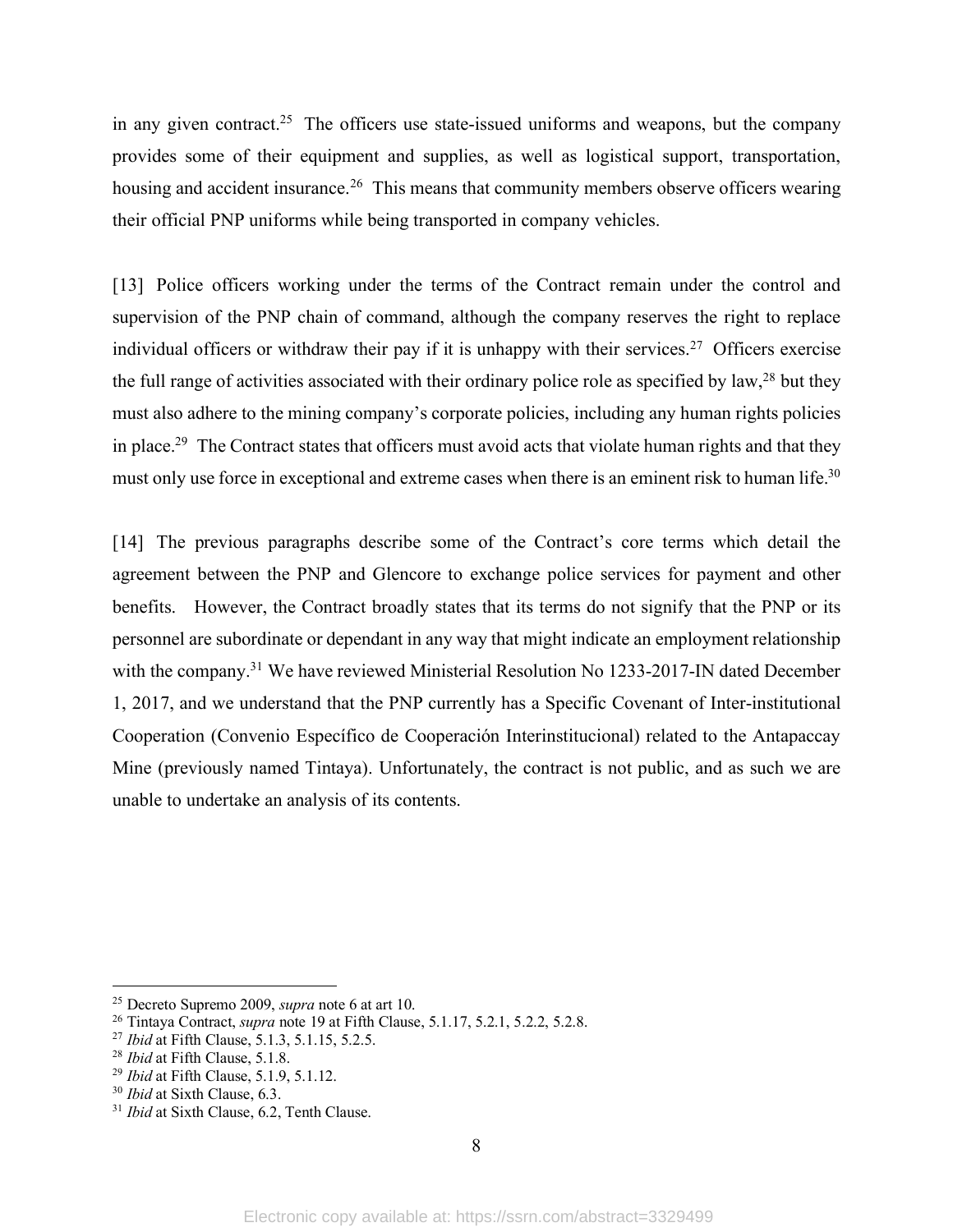### **3. Social Context of the PNP-Tintaya Contract**

[15] Permanent institutional contracts for extraordinary complementary services between the PNP and mining companies like Antapaccay, are formed in a context of intense social conflict between local communities and extractive industriesin Peru. This section will describe the general characteristics of these conflicts from an international human rights perspective. It will also provide a very brief description of *some* of the social conflicts that have taken place in Peru in recent years between local communities, foreign mining companies and the PNP, while the latter was in the course of fulfilling an extraordinary complementary services agreement. With this background, the social conflict surrounding Tintaya Mine will be described in somewhat greater detail.

[16] Environmental conflicts in Peru typically impact Indigenous and Campesino communities who have concerns about the project's impact on their land, livelihood and the environment.<sup>32</sup> It is important to emphasize that these communities' concerns in relation to extractive industry projects often raise human rights issues in domestic and international law. In international law, Peru is obligated to consult with Indigenous peoples with a view to obtaining their free, prior and informed consent before approving resource projects and in some cases, the consent of affected communities is required.33 Environmental conflicts may also result from or cause the violation of other internationally recognized rights, including the right to free expression and association, the right to culture, as well as the right to fair and equitable compensation when a project impacts land, environments and livelihoods.<sup>34</sup> Many of the conflicts between local communities in Peru and the mining and extractive companies results from a general failure to respect affected communities' rights. 35

 <sup>32</sup> OAS, Inter-American Commission on Human Rights, *Criminalization of the Work of Human Rights Defenders*, OEA/Ser.L/V/II.Doc.49/15 (2015) at para 49 [*Criminalization of Human Rights*]; Report of the Special Rapporteur on the rights of indigenous peoples, James Anaya, *Extractive industries and indigenous peoples*, GA, 24th Sess, UN Doc A/HRC/24/41 (2013) at paras 48-49 [Anaya].

<sup>33</sup> OAS, Inter-American Commission on Human Rights, *Indigenous Peoples, Afro-Descendant Communities, and Natural Resources: Human Rights Protection in the Context of Extraction Exploitation, and Development Activities*, OEA/Ser.L/V/II.Doc.47/15 (2015) at para 150; Global Witness, *On Dangerous Ground* (June 2016) at 12, 16, online: <https://www.globalwitness.org/en/reports/dangerous-ground/> [Global Witness]; *United Nations Declaration on the Rights of Indigenous Peoples*, GA Res 61/295, UNGAOR, (2007) [*UNDRIP*] at art 19, 10. <sup>34</sup> *Criminalization of Human Rights*, *supra* note 32 at para 45; Anaya, *supra* note 32 at paras 19, 38; *UNDRIP* at art 10, 28.

<sup>35</sup> Global Witness, *supra* note 33 at 12, 16; Idehpucp, *supra* note 33 at 45-7.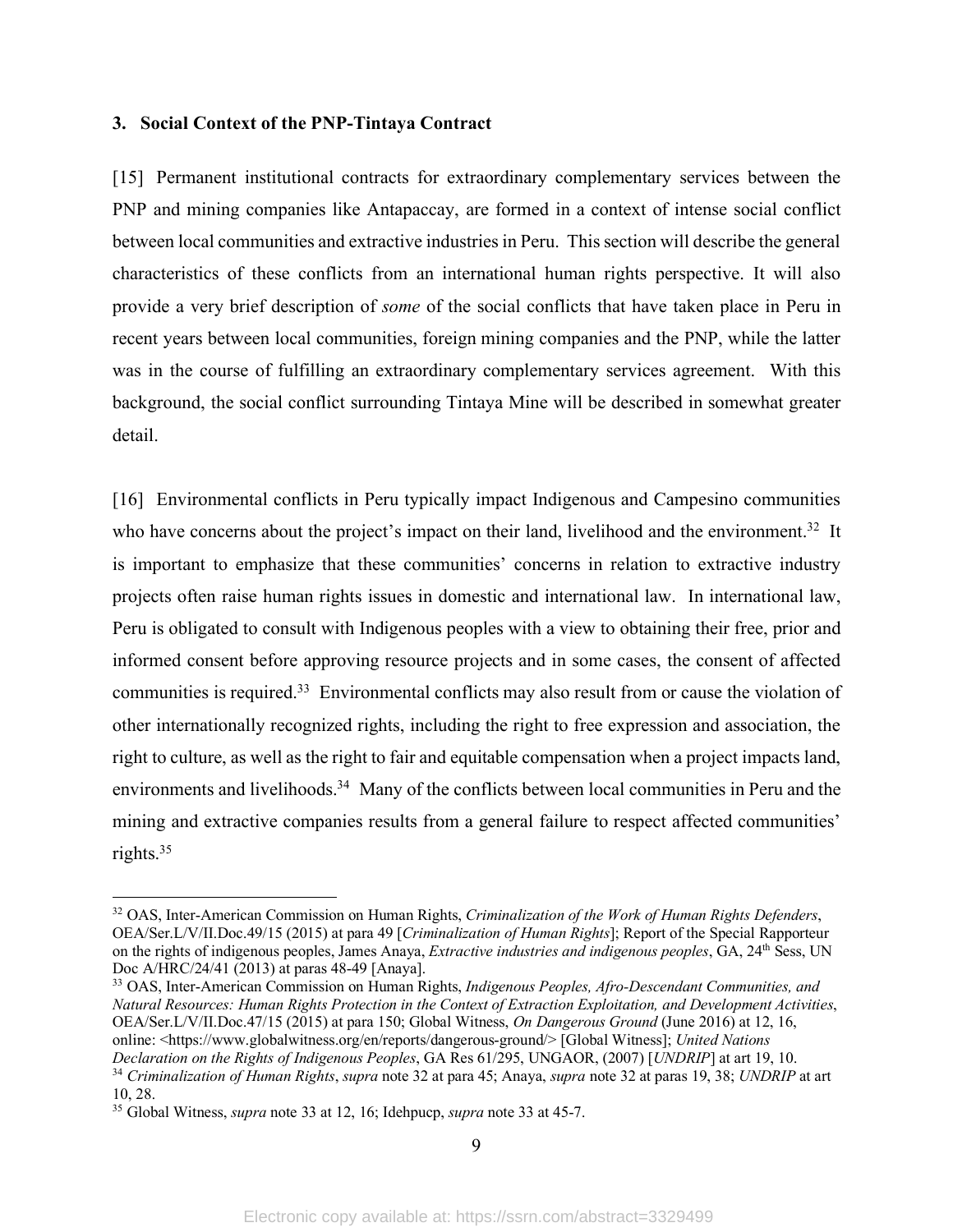[17] When these underlying human rights concerns remain unaddressed, conflicts often escalate to involve confrontations between security forces and protestors in ways that can become violent, resulting in death and injury to community members and sometimes police officers. According to one international study, in 2015 twelve environmental protestors were killed in Peru, and eleven of those deaths occurred in conflicts with mining and extractive industry projects.36 Based on these figures, Peru has some of the highest incidences of killings of environmental protestors in the world.<sup>37</sup> Researchers have found that there is a general perception among these vulnerable populations that the PNP privileges the interests of mining companies, and not the interests of the public as a whole.<sup>38</sup>

[18] There are some well-documented examples of violent conflicts between the PNP and local communities while the latter is operating under the auspices of an extraordinary and complementary services contract with a foreign mining company. In 2006, a protest at Yanacocha Mine in Cajamarca escalated when up to 200-armed officers were called to respond to a road blockade. In the confrontation, officers shot and killed an unarmed Campesino protestor.<sup>39</sup> Yanacocha Mine had a services agreement with the PNP at the time. 40 The authors of this *amicus* have had the opportunity to examine a renewed agreement with Yanacocha, dated 2011. This is an indication that companies and the PNP continue to renew extraordinary and complementary services contracts even after incidents of serious violence including death. Researchers have documented similar incidents of the PNP causing injury to protestors while working in the scope of extraordinary and complementary services agreements at the following foreign-owned mining projects: Antamina, Sulliden Shahuindo, Gold Fields, La Cima, and Santa Luisa.41

[19] Violence allegedly committed by the PNP while working under a complementary and extraordinary services contract was the subject of civil litigation against Xstrata (now Glencore)

 <sup>36</sup> Global Witness, *ibid*.

<sup>37</sup> *Ibid*.

<sup>&</sup>lt;sup>38</sup> Jen Moore, MiningWatch Canada and International Civil Liberties Monitoring Group, "In the National Interest? Criminalization of Land and Environment Defenders in the Americas" (August 2015) at 37, online:

<sup>&</sup>lt;http://iclmg.ca/wpcontent/uploads/sites/37/2015/09/IntheNationalInterest\_FullReport.pdf>. 39 Privatization of Coercion, *supra* note 17 at 549.

<sup>40</sup> *Ibid* at 548-550; Idehpucp, *supra* note 1 at 49.

<sup>&</sup>lt;sup>41</sup> GRUFIDES, "Police in the Pay of Mining Companies: The Responsibility of Switzerland and Peru for Human Rights Violations in Mining Disputes" (December 2013) at 11-19 ["GRUFIDES"], online: <http://assets.gfbv.ch/downloads/report\_english\_def\_2\_12\_13.pdf.>.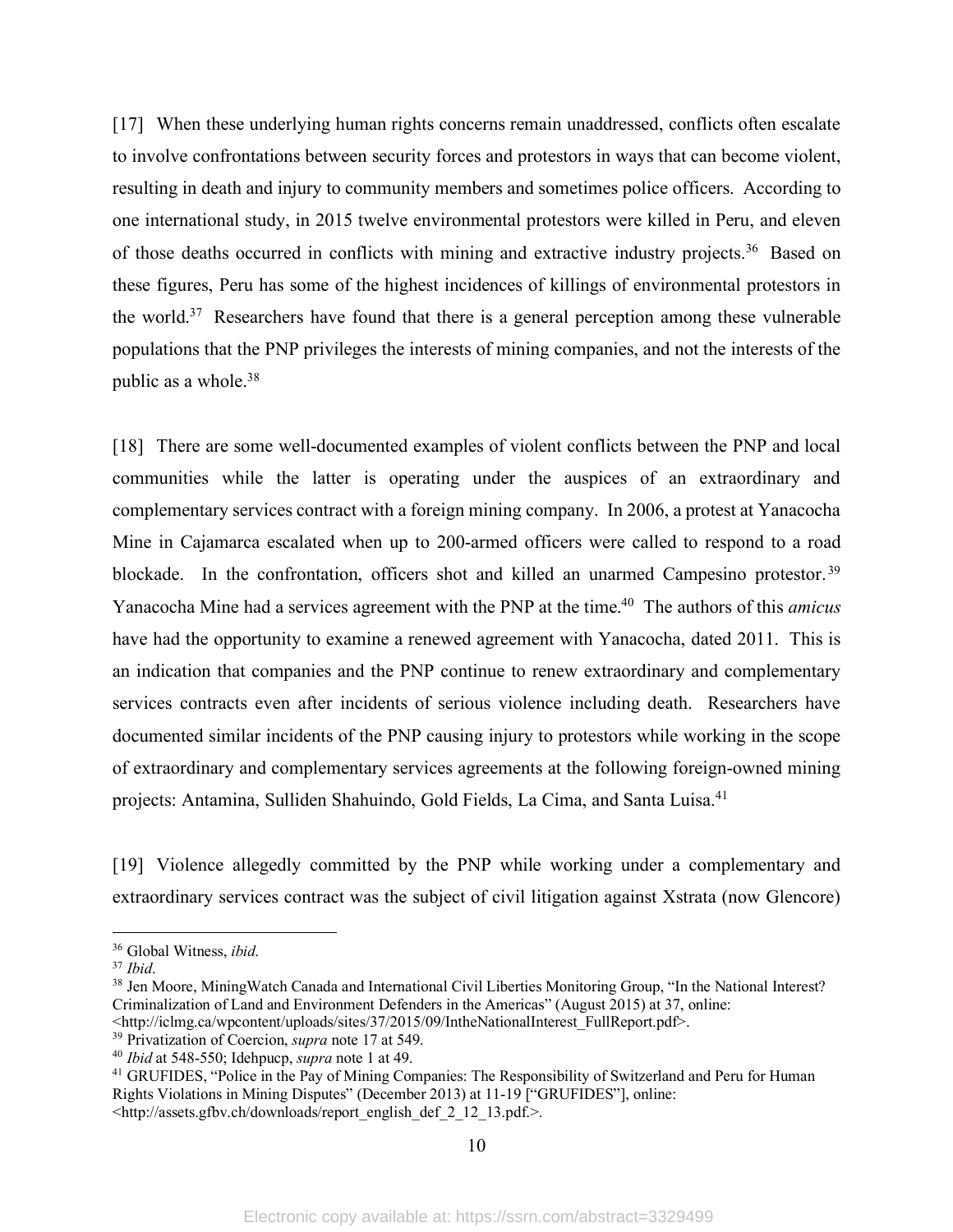in the United Kingdom (UK) in the case of *Vilca v Xstrata Ltd*. <sup>42</sup> Xstrata is one of the former owners of Tintaya Mine and recently merged with Glencore in 2013 as part of a deal that transferred ownership of the mine to the latter company. 43

[20] The UK litigation arose from events that took place in May 2012 when Indigenous communities neighbouring Tintaya's operations organized a protest. The reported reasons for the protest were Xstrata's alleged failure to fulfill promises made in agreements with surrounding communities and concerns about environmental contamination. 44 Xstrata responded by calling upon the services of the PNP, pursuant to the terms of the contract cited in the previous section, which was in place at the time. <sup>45</sup> The PNP responded to the protest by opening fire on the protestors, killing two people, and critically injuring another protestor, along with causing numerous other severe injuries. <sup>46</sup> There were 22 plaintiffs in the *Vilca* action, who, in addition to these shootings, allege that the PNP used live ammunition, beat and arbitrarily detained them, and subjected them to other abusive actions including racial abuse.<sup>47</sup> In the course of the UK legal proceedings, the plaintiffs' lawyers have obtained documents that they allege demonstrate that Xstrata directly requested that PNP officers mistreat the protestors.<sup>48</sup> In 2018, the UK court dismissed the action after the company convinced the court that the plaintiffs had brought the lawsuit outside of the limitation period permitted by Peruvian law.<sup>49</sup>

[21] In sum, there is credible evidence that the PNP have responded violently to Campesino and Indigenous protests while working under the terms of extraordinary and complementary services contracts with foreign mining companies.

 <sup>42</sup> [2016] EWHC 389 (QB) [*Vilca*].

<sup>&</sup>lt;sup>43</sup> Glencore plc, Media Release, "Glencore's Response to the 'Corporate Conquistadors' Report, Published by The Democracy Center, TNI, and CEO" (19 January 2015) at 1, online: <http://www.glencore.com/assets/publicpositions/doc/Glencores-response-to-the-Corporate-Conquistadors-report.pdf>

<sup>44</sup> GRUFIDES, *supra* note 41 at 14.

<sup>45</sup> *Vilca*, *supra* note 42 at para 13.

<sup>46</sup> *Ibid* at para 13. The shootings were filmed and the footage is available online:

<sup>&</sup>lt;https://www.youtube.com/watch?v=ttGv22k84z4&feature=youtu.be>

<sup>47</sup> *Ibid* at paras 14-15.

<sup>48</sup> Richard Meeran, "Indigenous Peruvians' Human Rights Claim: UK High Court Rules on Dispute Over Disclosure of Documents by Mining Giant Xstrata", *Leigh Day* (21 July 2016), online:

<sup>&</sup>lt;https://www.leighday.co.uk/News/News-2016/July-2016/UK-High-Court-rules-on-Xstrata-dispute-over-disclo>

<sup>49</sup> *Vilca & Ors v Xstrata Ltd & Anor* [2018] EWHC 27 (QB) (19 January 2018).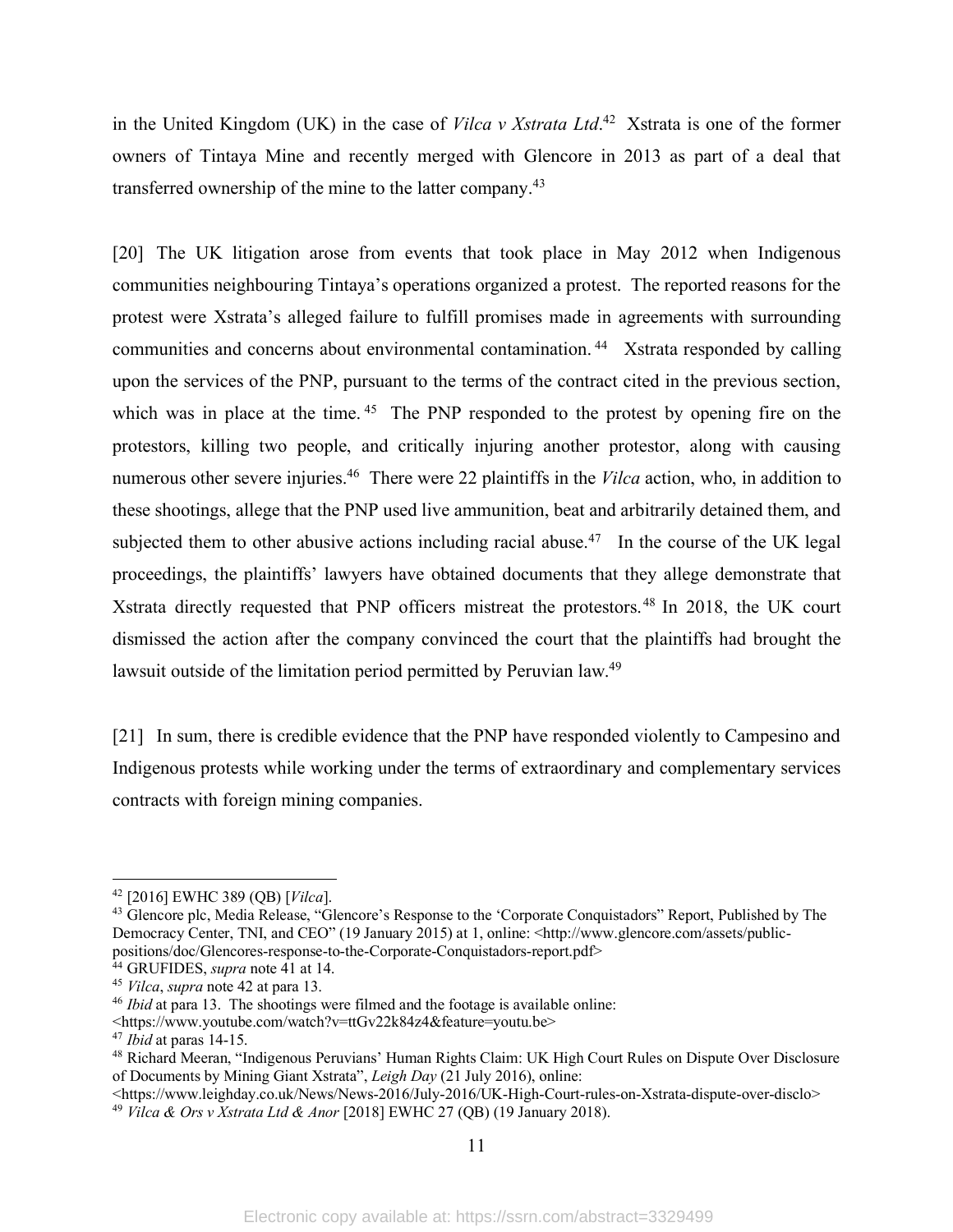### **PART 3 – INTERNATIONAL LAW ANALYSIS**

[22] This section will present statements of international law and principles that describe the importance of police impartiality in a democratic society that respects the rule of law and human rights. The sources of these statements are documents approved by organs of the Organization of American States (OAS) and the United Nations (UN). Drawing on these statements, we will describe how the PNP-Tintaya Contract violates the police impartiality principle.

[23] The role of the PNP in Peru's democratic society is rooted in article 166 of the Peruvian Constitution<sup>50</sup>, which sets out the force's mandate to guarantee, maintain and re-establish internal order, to offer protection and help individuals as well as the community in general, and to guarantee both the observance of laws and the security of property. Additionally, article 170 states that PNP funding shall be dedicated to the logistical requirements of the police, and that funds must be designated for a particular institutional purpose, under control of the authority set by law. Finally, article 171 states that the PNP participates in the economic and social development of the country and the defence of civilians in accordance with the law.

### **1. The Principle of Police Impartiality at the Organization of American States**

[24] According to the preamble of the *Inter-American Democratic Charter* <sup>51</sup> ("*Democratic Charter*") the promotion and protection of human rights is a basic prerequisite for the existence of a democratic society. Article 1 of the *American Convention on Human Rights*<sup>52</sup> ("*American* 

12

 <sup>50</sup> *Constitución Política del Perú, 1993* [*Peruvian Constitution*].

<sup>51</sup> OAS, General Assembly, *Inter-American Democratic Charter*, (2001) [*Democratic Charter*], online: <http://www.oas.org/OASpage/eng/Documents/Democractic\_Charter.htm>. The *Democratic Charter* was adopted by the General Assembly at a special session held in Lima, Peru on September 11, 2001. Peru in particular was thanked during the meeting for their work in making the special session possible and for bringing the *Democratic Charter* into being. United States representative Colin Powell stated that the *Democratic Charter* was born in the town plazas of Peru: OAS, General Assembly, *Vigésimo Octao Período Extraordniario de Sesiones*, XXVIII-E.2 (2001) at 20, 159.

<sup>52</sup> OAS, *American Convention on Human Rights,* (1969) at art 1, online:<https://www.oas.org/dil/treaties\_B-32\_American\_Convention\_on\_Human\_Rights.htm>.[*American Convention*]. Signed by Peru in 1977, and ratified in 1978: Secretariat for Legal Affairs, "Multilateral Treaties: American Convention on Human Rights "Pact of San Jose, Costa Rica: Signatories and Ratifications" (2014), online: < https://www.oas.org/dil/treaties\_B-32 American Convention on Human Rights sign.htm>.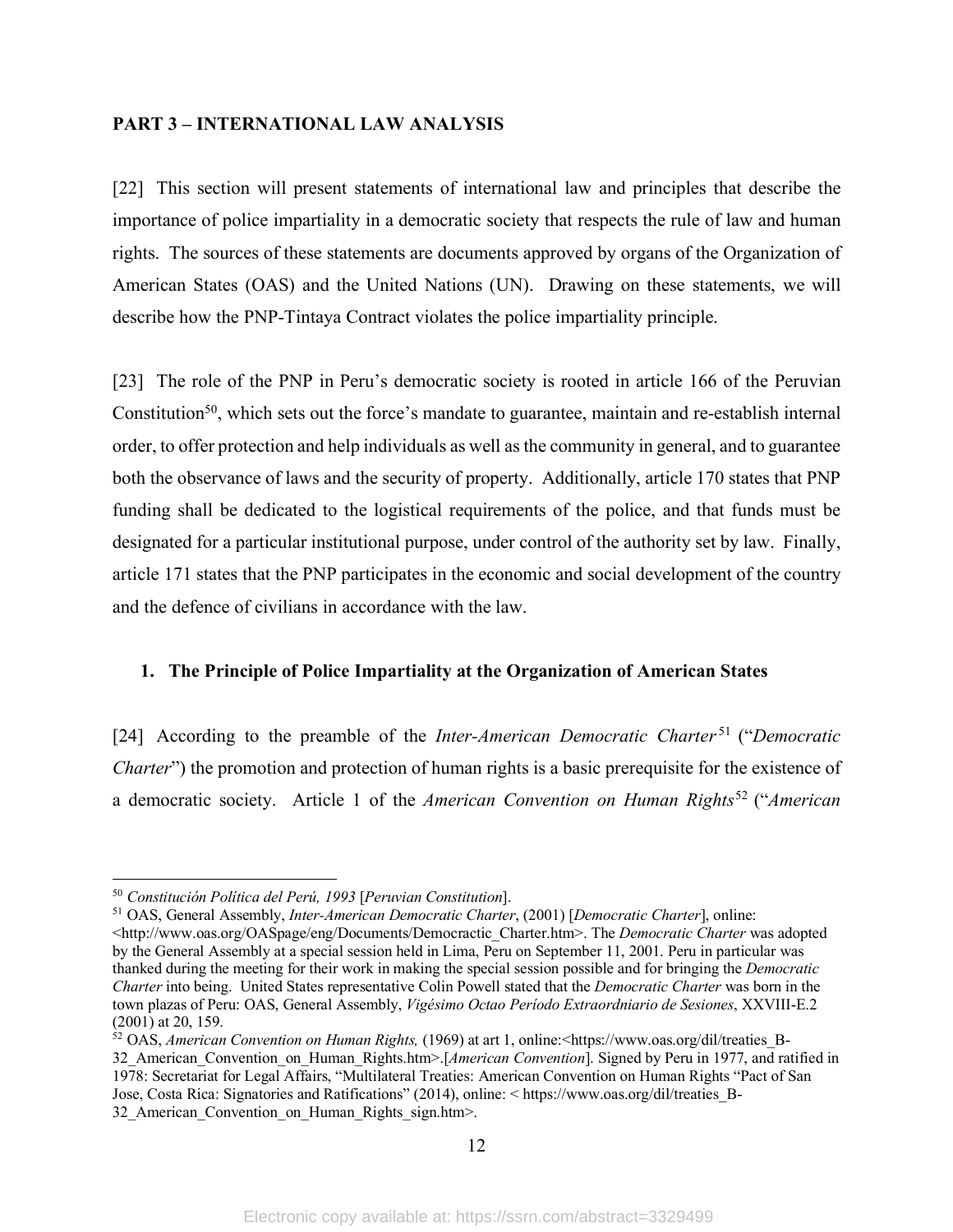*Convention*") similarly declares that the state's fundamental obligation is to protect the rights and freedoms of *all persons* subject to its jurisdiction.

[25] States must fulfill these human rights obligations in accordance with the principle of nondiscrimination. Article 24 of the *American Convention* establishes that all persons are equal before the law and entitled to equal protection of the law without discrimination.<sup>53</sup> The importance of the principles of equality and non-discrimination are underscored in article 9 of the *Democratic Charter*, which states that democracy is strengthened by the elimination all forms of discrimination and by the protection of the human rights of indigenous peoples in particular.<sup>54</sup>

[26] In order for the principles of non-discrimination and respect for human rights to have meaning, they must inform the state's provision of public services. Article 16 of the *Social Charter of the Americas*<sup>55</sup> ("*Social Charter*") recognizes not only that access to public services should be non-discriminatory, but that it should also be fair and equitable.<sup>56</sup> The principles of equity and equality in public services are also present in article 14, which adds that such services should be provided in a manner that gives priority to persons living in conditions of poverty and vulnerability.57

[27] The Peruvian Constitution recognizes in article 166 that the PNP's security services are an essential public service offered to the community as a whole. On this basis, the *American Convention*, the *Democratic Charter* and the *Social Charter* taken together require that, as public services, the PNP's services should be provided in a manner that is consistent with the principles outlined above: the protection of human rights, non-discrimination, equality, fairness and equity.

[28] The rule of law is also a defining characteristic of a representative democracy and is integral to the respect for human rights and non-discrimination. The *Democratic Charter* makes this

 <sup>53</sup>*American Convention*, *ibid* at art 24.

<sup>54</sup>*Democratic Charter*, *supra* note 51 at art 9.

<sup>55</sup> OAS, General Assembly, *Social Charter of the Americas*, 42nd Sess, OR OEA/Ser.P/AG/doc.5242/12rev. 2 (2012) at art 16 [*Social Charter*]. The Minister of Foreign Affairs of Peru, Rafael Rocagliolo, publically expressed satisfaction with the *Charter*'s adoption: OAS, Press Release, E-206/12, "OAS Assembly Adopts Social Charter of the Americas" (4 June 2012), online: <http://www.oas.org/en/media\_center/press\_release.asp?sCodigo=E-206/12>. <sup>56</sup> *Social Charter*, *ibid* at art 16.

<sup>57</sup> *Ibid* at art 14.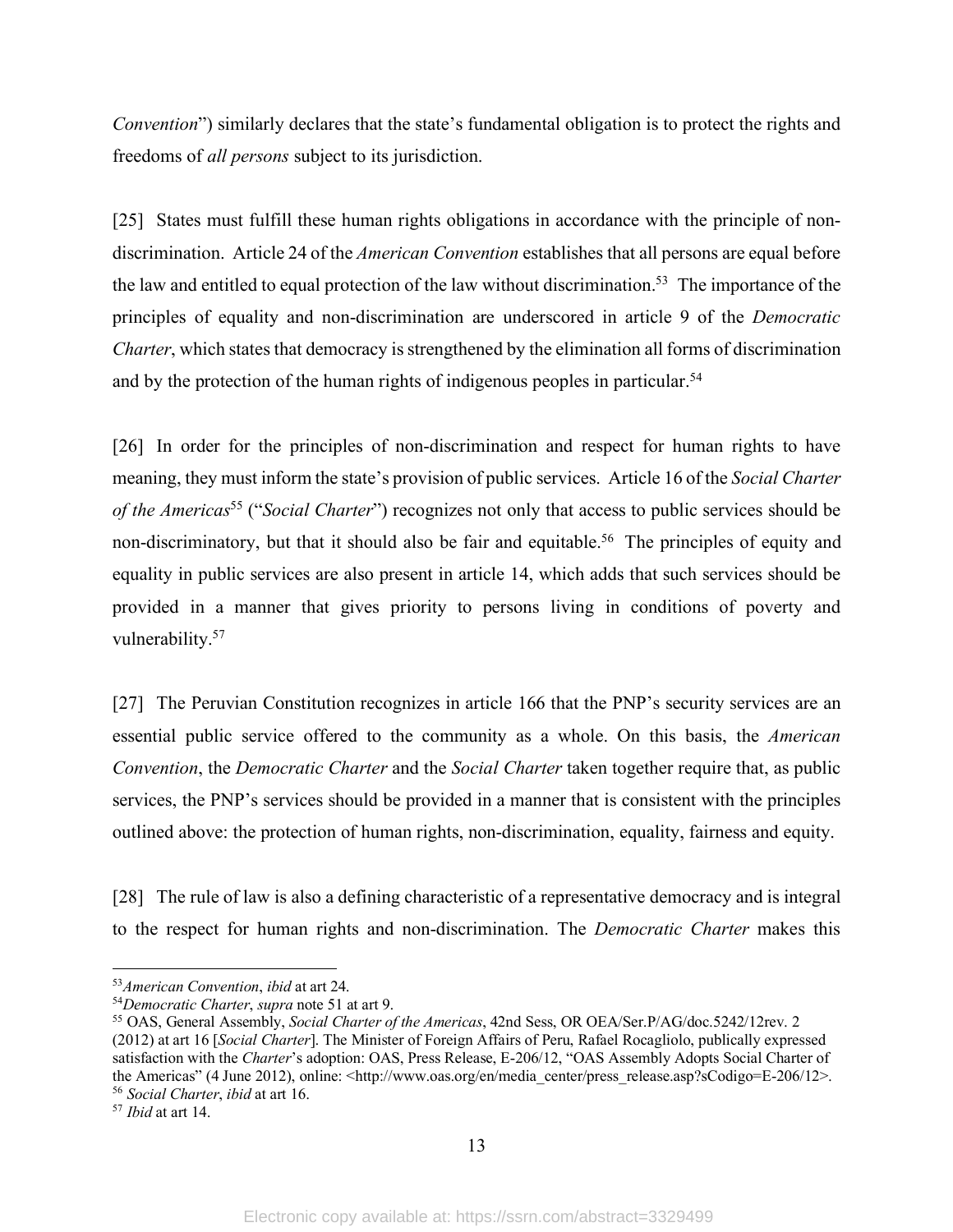connection in article 3 where it declares that all states must respect human rights, access to justice, and exercise power in accordance with the rule of law.58 Article 4 clarifies that this involves the constitutional subordination of all state institutions to the legally constituted civilian authority and respect for the rule of law generally.59 Article 24 of the *American Convention* further connects the rule of law to the principle of non-discrimination, requiring the state to ensure equal protection of the law without discrimination.<sup>60</sup> Thus, the law in a democratic society must embody the principles of respect for human rights and non-discrimination and must govern expressions of state power. Moreover, when public institutions fulfill their responsibility to uphold the rule of law, they must ensure equal protection of the law without discrimination.

[29] Articles 166 and 171 of the Peruvian Constitution dictate that the PNP's role in Peruvian society is to ensure the observance of the law, giving the PNP a clear mandate with respect to the rule of law. The *Democratic Charter* is clear that, as an institution that exercises state power, the PNP is also subject to the rule of law. In Peru, this includes the Peruvian Constitution and the international human rights treaties that Peru has ratified. <sup>61</sup> Furthermore, the *Democratic Charter* and the *American Convention* establish that the Peruvian government, and by extension the PNP, must exercise its power to uphold the rule of law in accordance with the principles of nondiscrimination and respect for human rights.

[30] To summarize, under the Peruvian Constitution, the PNP is an institution with two distinct but interrelated functions: it exercises state power to uphold the rule of law *and* it provides public security services to the community as a whole. As such, the above statements and principles of international law unequivocally support the assertion that the PNP must abide by the principles of respect for human rights, equality, non-discrimination, equity, fairness and the rule of law.

 <sup>58</sup> *Democratic Charter*, *supra* note 51 at art 3.

<sup>59</sup> *Ibid* at art 4.

<sup>60</sup> *Ibid* at art 24.

<sup>&</sup>lt;sup>61</sup> Peru's Constitution explicitly incorporates international treaties into national law upon ratification by the Peruvian state: *Peruvian Constitution, supra* note 50 at art 55. Peru's Constitutional Tribunal has interpreted this provision to include international human rights treaties: STC No. 4587-2004-AA/TC (29 November 2005) at para 44; STC No. 0025-2005-PI/TC (25 April 2006) at para 30. It has also recognized that provisions of ILO *Convention concerning Indigenous and Tribal Peoples in Independent Countries* and the jurisprudence of the Inter-American Court of Human Rights both have the status of enforceable law in Peru: STC No. 00007-2007-PI/TC (19 June 2007) at para 36.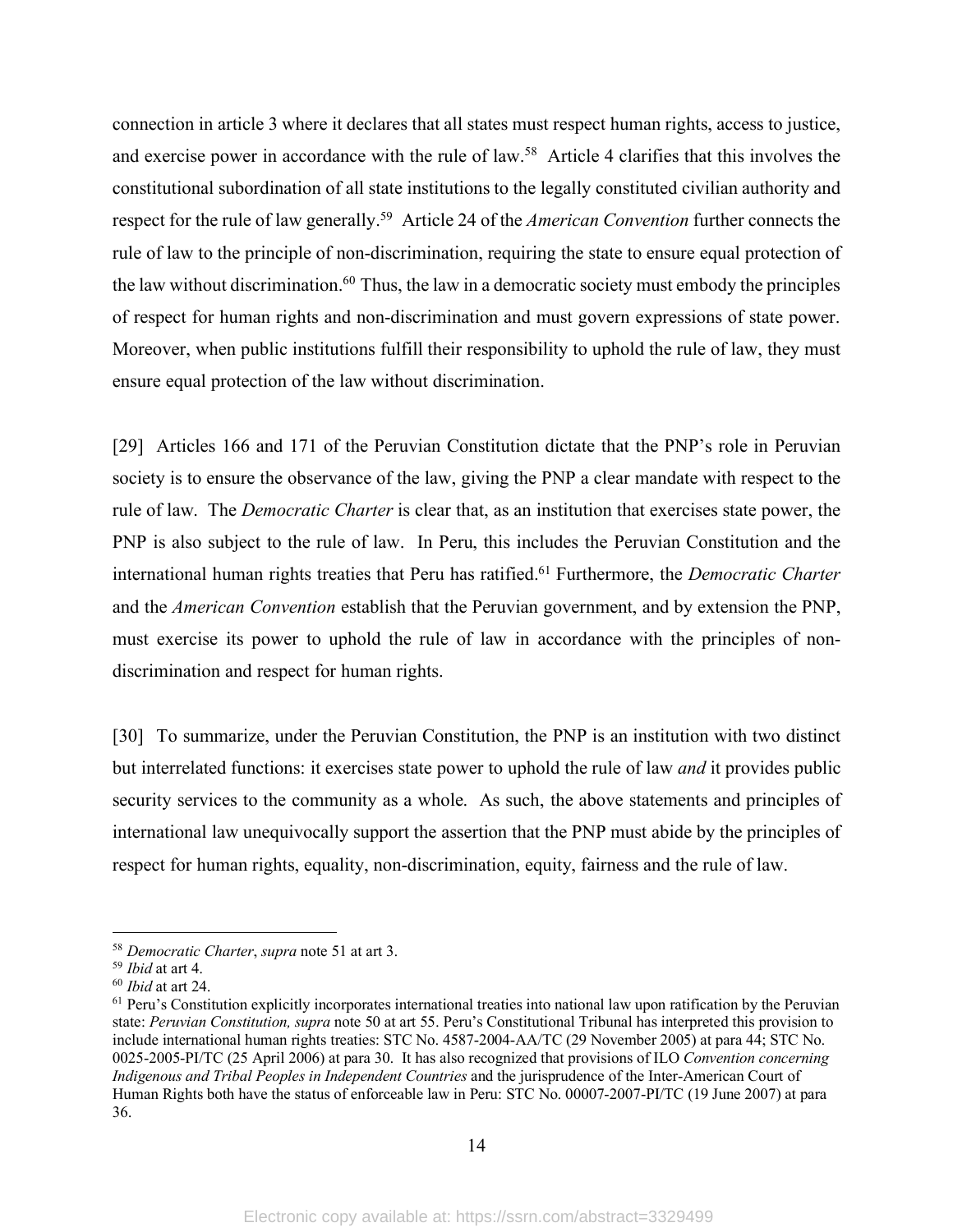[31] We argue that in order to uphold these principles the PNP must be impartial, both in the provisions of its services and in the arrangement of its institutional structures. There can be no doubt that the principle of police impartiality is integral to all of the principles described above. This assertion is further supported and articulated in United Nations documents, to which we turn in the next section.

## **2. The Principle of Police Impartiality at the United Nations**

[32] In a document endorsed by the UN Human Rights Council in 2011, the former UN Special Representative on Business and Human Rights, John Ruggie, stated that it is an established principle of international law that the state's duty to protect human rights involves engaging in appropriate steps to prevent, investigate and punish abuse through effective policies.<sup>62</sup> This statement is directly relevant to the PNP because in a democratic society the prevention and investigation of human rights abuses is primarily the legal responsibility of the police force, in accordance with the principles described in the previous section. This is reflected in the statements in articles 166 and 171 of the Peruvian Constitution that the police function is to ensure the observance of the law.

[33] The UN Special Representative has also stated that in preventing and investigating abuse, states are responsible for ensuring equality before the law and fairness in its application.<sup>63</sup> Thus police forces, including the PNP, are once again captured by the principles of equality and fairness in their role of providing security and protecting human rights. A report of the UN Development Programme on citizen's security confirms this with the statement that security is a public good that all people should have equal access to. $64$ 

 <sup>62</sup> Special Representative of the Secretary-General, *Guiding Principles on Business and Human Rights: Implementing the United Nations' 'Protect, Respect and Remedy' Framework*, HRCOR, A/HRC/17/31, (2011) [*Guiding Principles*] at art 1(a)(1), online:

<sup>&</sup>lt;http://www.ohchr.org/Documents/Publications/GuidingPrinciplesBusiness HR\_EN.pdf>.

<sup>63</sup> *Ibid* at Commentary on (1)(a)(1).

<sup>64</sup> United Nations Development Programme, *Seguridad Ciudadana con Rostro Humana: diagnostico y propuestas para América Latina*, UNDP, (2013-2014) at 9 [*Seguridad Ciudadana*], online: <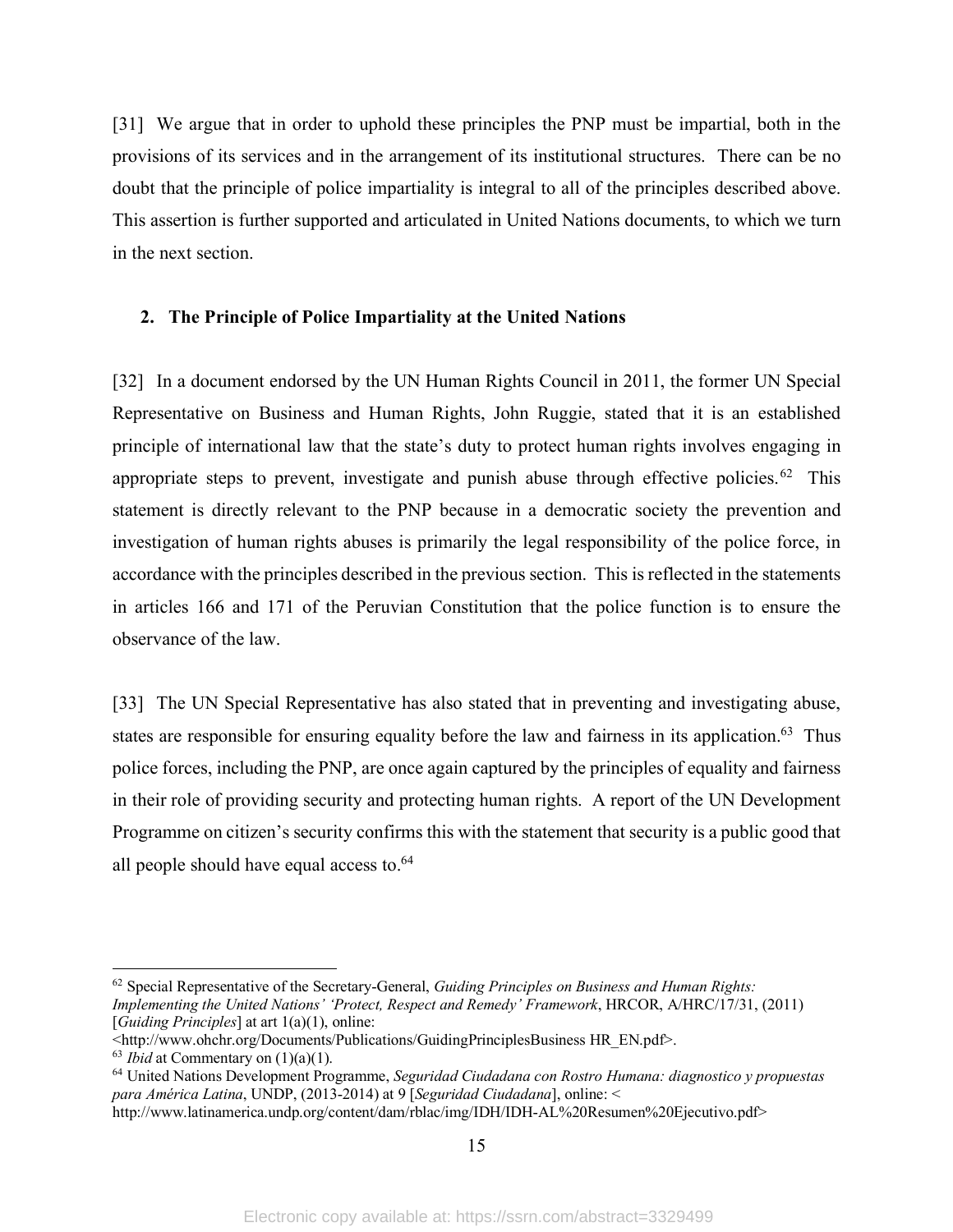[34] There are a number of UN documents that specifically govern police conduct. The UN *Code of Conduct for Law Enforcement Officials* <sup>65</sup> ("*Code of Conduct*") adopted by the General Assembly in 1979, states in article 1 that in fulfilling their duties, police officers must serve the community and protect all persons. The commentary to article 1 elaborates that the concept of "service to the community" is intended to include particularly the provision of services to members of society who, by reason of economic, social or other emergencies, are in need of immediate aid.66 The *Code of Conduct* also recognizes, in article 2, that in the performance of their duties, police officers shall respect and protect human dignity and maintain the human rights of all persons. The UN *Basic Principles on the Use of Force and Firearms by Law Enforcement Officials*,<sup>67</sup> adopted by the UN Congress on Prevention of Crime and Treatment of Offenders in order to further clarify the *Code of Conduct*, states that the role of police officers is to protect the rights to life, liberty and security of the person and to maintain public safety and social peace.<sup>68</sup>

[35] The document *Human Rights Standards and Practice for the Police*,<sup>69</sup> published by the UN High Commissioner for Human Rights, is a training and reference guide intended for use by police officers in UN member states. This document states that law enforcement officials must at all times strive to fulfill the duty imposed on them by law by serving the community and protecting all persons equally.<sup>70</sup> It further explains that, in this role, every member of law enforcement is accountable to the community as a whole.<sup>71</sup>

 $\overline{a}$ 

<sup>65</sup> *Code of Conduct for Law Enforcement Officials*, GA Res 34/169, UNGAOR, 34th Sess, UN Doc A/RES/34/169 (1979) [*Code of Conduct*], online: <

http://www.ohchr.org/EN/ProfessionalInterest/Pages/LawEnforcementOfficials.aspx>. The *Code of Conduct* does not require signature or ratification, but is known as the overarching global standard for policing regulation. <sup>66</sup> *Ibid* at art 1.

<sup>67</sup> *Basic Principles on the Use of Force and Firearms by Law Enforcement Officials*, UN Congress on the Prevention of Crime and Treatment of Offenders, 8th Sess, (1990) [*Basic Principles on the Use of Force*], online: <http://www.ohchr.org/EN/ProfessionalInterest/Pages/UseOfForceAndFirea rms.aspx>. This document was created to further clarify the *Code of Conduct* as a set of guidelines that UN member states are expected to implement into their domestic police forces.

<sup>68</sup> *Ibid* at Introduction.

<sup>69</sup> UN, *Human Rights Standards and Practice for the Police*, 5th ed, (New York and Geneva: United Nations Publication. 2004) [*Human Rights Standards*], online:

<sup>&</sup>lt;http://www.ohchr.org/Documents/Publications/training5Add3en.pdf>. This document is part of a series of UN training manuals for police officers in member countries. It instructs police officers in the implementation of the *Code of Conduct* and the *Basic Principles on the Use of Force*.

<sup>70</sup> *Ibid* at 55.

<sup>71</sup> *Ibid*.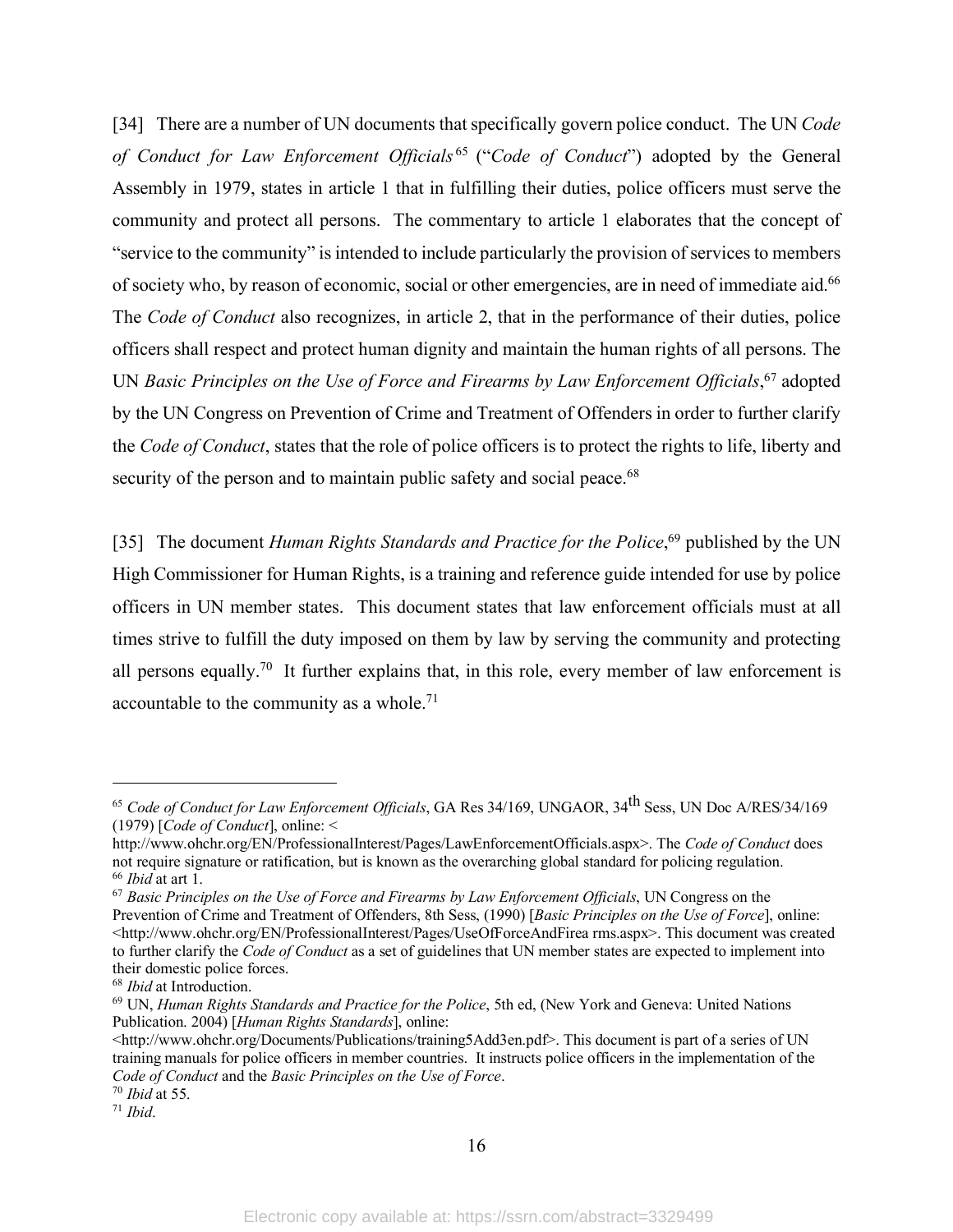[36] These international statements of principles, endorsed by various UN organs and representatives, all agree that one of the fundamental roles of the police force in a democratic society is to respect and protect human rights impartially. Moreover, these sources agree that police services are a "public good" that must be provided to the community as a whole in a manner that is fair, equal and equitable. Taken together, these principles again support our assertion that in a democratic society the police force must be impartial, as an institution and in the services it provides.

### **3. The PNP-Tintaya Contract Violates the Principle of Police Impartiality**

[37] The description of the PNP-Tintaya Contract in Part Two of this *amicus* indicates that it affords Xstrata Tintaya, a foreign mining company, a permanent police presence of at least 22 officers who work to protect its property and provide surveillance and intelligence services. According to the Contract, the number of assigned officers may increase as required. There is no specified limit in the regulations or in the Contract on the number of officers that could be assigned to fulfil these contractual terms. There is also evidence that the PNP has acted within the scope of the Contract to control public protests against Xstrata Tintaya's operations. The Contract further requires PNP officers to follow company policies, including its human rights policies. Nonetheless, there are seriously allegations that the both company and the PNP have committed human rights violations within the scope of the Contract.

[38] The Contract requires the PNP to regularly report to the company on the performance of its contractual obligations. It also gives the company the discretion to remove or discipline individual officers. In return, the company pays officers' salaries, provides medical insurance, transportation, housing and other basic services. The company also regularly transfers lump sum compensation to the PNP as an institution, calculated as a percentage of salary payments. The regulations allow the PNP to use these funds to purchase goods and services for personnel, as well as provide maintenance and improvement of police stations. The Contract, or a substantially similar contract, has been in place between the company and the PNP for at least 13 years.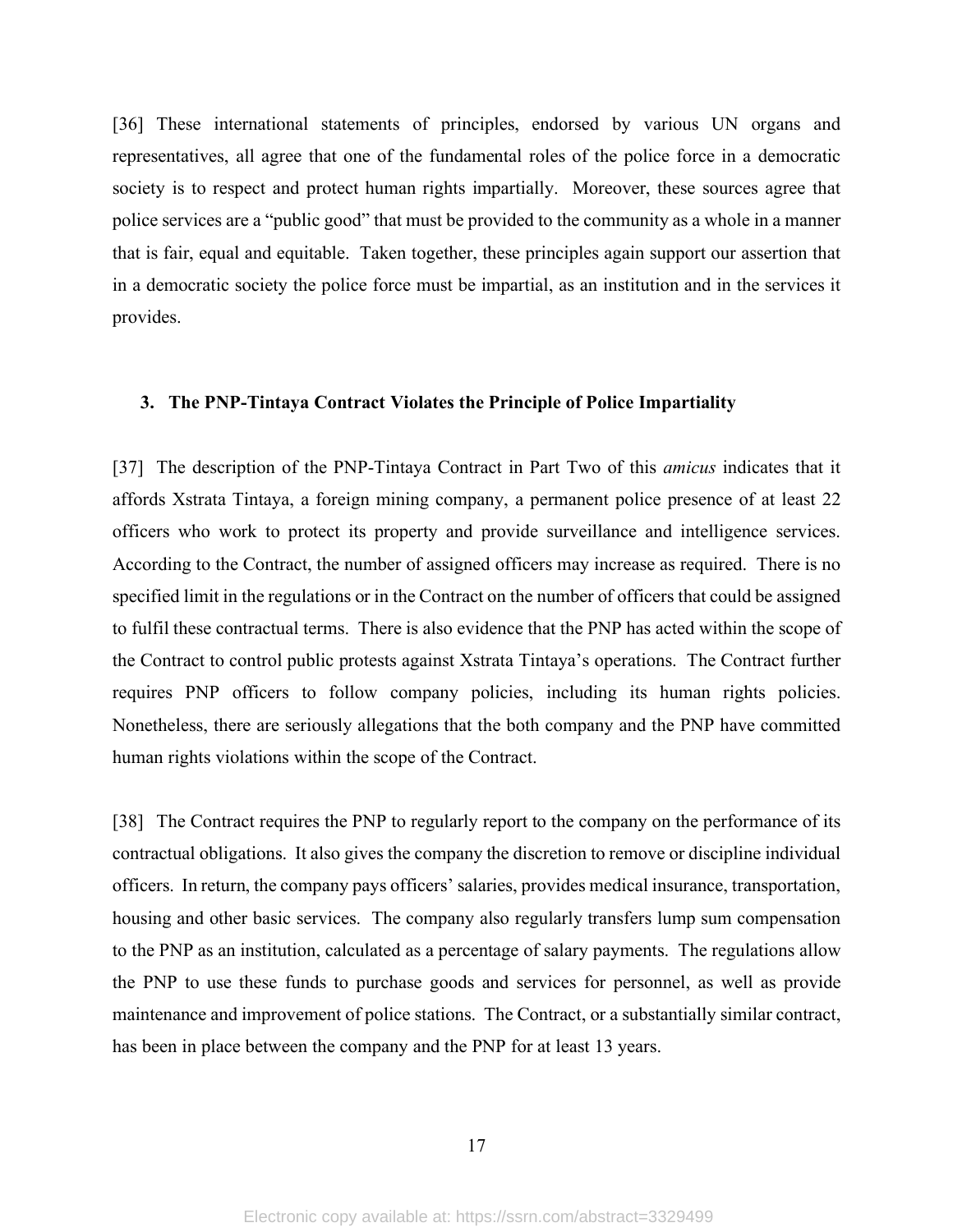[39] In our view, these facts establish that the PNP-Tintaya Contract has put the company in a position of control over the PNP. The PNP has a contractual obligation to report to the company, to follow its policies, and to respond to its security concerns and requests. The Contract gives Xstrata the power to remove or discipline individual officers. This further establishes company control over the PNP and its personnel.

[40] The facts also establish that the PNP-Tintaya Contract has caused the PNP to become financially dependent on the company. Funds acquired under the Contract can be used for maintenance of police stations and the purchase of goods and services for the use of the police force. These uses clearly go beyond merely covering basic costs generated by the administration of the Contract. Rather funds may be used for police infrastructure and operational costs, thereby supplementing the PNP's core budget items. Furthermore, the PNP has used and relied upon these funds for at least thirteen years.

[41] The PNP's relationship of financial dependency on the company strengthens the company's control of the PNP through the terms of the Contract. Company control of the PNP, and PNP financial dependence on the company, together produces a situation where the PNP is no longer able to act impartially. By definition, the PNP cannot be impartial if it is even *partly* controlled by or financially dependent on a private actor. Thus, the PNP-Tintaya Contract violates the international principle of police impartiality, a fundamental principle in a democratic state. The PNP's dependence and loss of autonomy with respect to Xstrata mean that it is no longer able to be serve the community *as a whole*, as required by the UN *Code of Conduct* and supporting documents.72

[42] Previous sections of this *amicus* described how the principle of police impartiality is integral to the principles of non-discrimination and equality in a democratic society. In this respect, the PNP-Tintaya Contract also violates the principle of equal access to public security services.<sup>73</sup> It is clear that the Contract provides special services to the company, in qualitative and quantitative terms, which are not available to other members of the community. Not only is the PNP

 <sup>72</sup> *Code of Conduct*, *supra* note <sup>65</sup> at art 1. Also see *Human Rights Standards*, *supra* note 64 at 55.

<sup>73</sup> *Social Charter*, *supra* note 55 at art 16; *Seguridad Ciudadana*, *supra* note 64 at 9.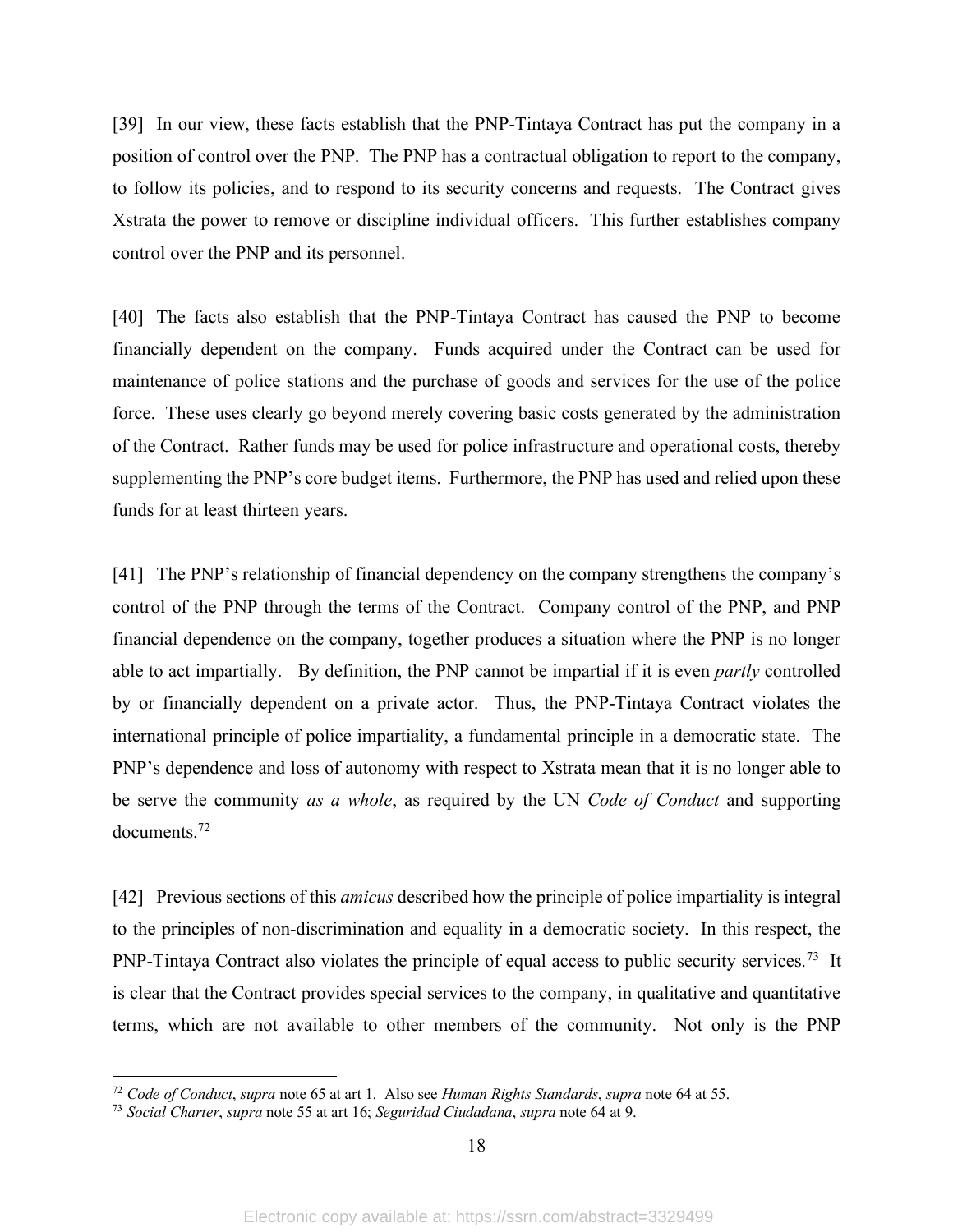permanently present to protect company property, it also undertakes surveillance and intelligence gathering on behalf of the company.74 Critically, the company receives these special services due to the fact that it is a large business property holder and as such is able to pay for these services.

[43] In short then, the Contract makes special security services available to those who are able to pay. Not only does this violate the principle of equal access to public services, but it also risks prejudicing the adequate provision of security services to the rest of the community. This risk is highlighted by the fact that neither the regulations nor the Contract specify a limit on the PNP services required under the Contract, nor do they explicitly endeavour to protect a minimum standard of services to the non-contracting public.

[44] The PNP-Tintaya Contract further violates the principle of equal protection of the law without discrimination.<sup>75</sup> As described above, the PNP is constitutionally required to ensure the observance of the law and this obligation exists with respect to the community as a whole. However, the Contract provides the company with a special contractual right to enforce this obligation. In other words, the company is afforded special protection of its security interests, enforceable by contract. This form of special protection through contractual obligations is not offered to other individuals or groups, thereby creating a situation where all members of the community no longer enjoy equal protection of law.

[45] The PNP's failure, due to the PNP-Tintaya Contract, to ensure equal access to services and equal protection of the law further reinforces the argument put forward above that by virtue of the Contract the PNP is no longer impartial. These failures are particularly of concern on the facts of this case, where the company is the proponent of a controversial resource exploitation project and where its actions, along with those of specific PNP officers, are the subject of credible human rights concerns, including international litigation.76 In the UK court case of *Vilca*, the allegations included not only violence against Indigenous protestors, but also racial abuse based on their Indigenous status.

 <sup>74</sup> Tintaya Contract, *supra* note 19, Third Clause, Fifth Clause, 5.1.16.

<sup>75</sup> *American Convention*, *supra* note 52 at art 24; *Guiding Principles*, *supra* note 62 at Commentary on art 1(a)(1); *Human Rights Standards*, *supra* note 69 at 55. 76 *Vilca*, *supra* note 42 at para 13.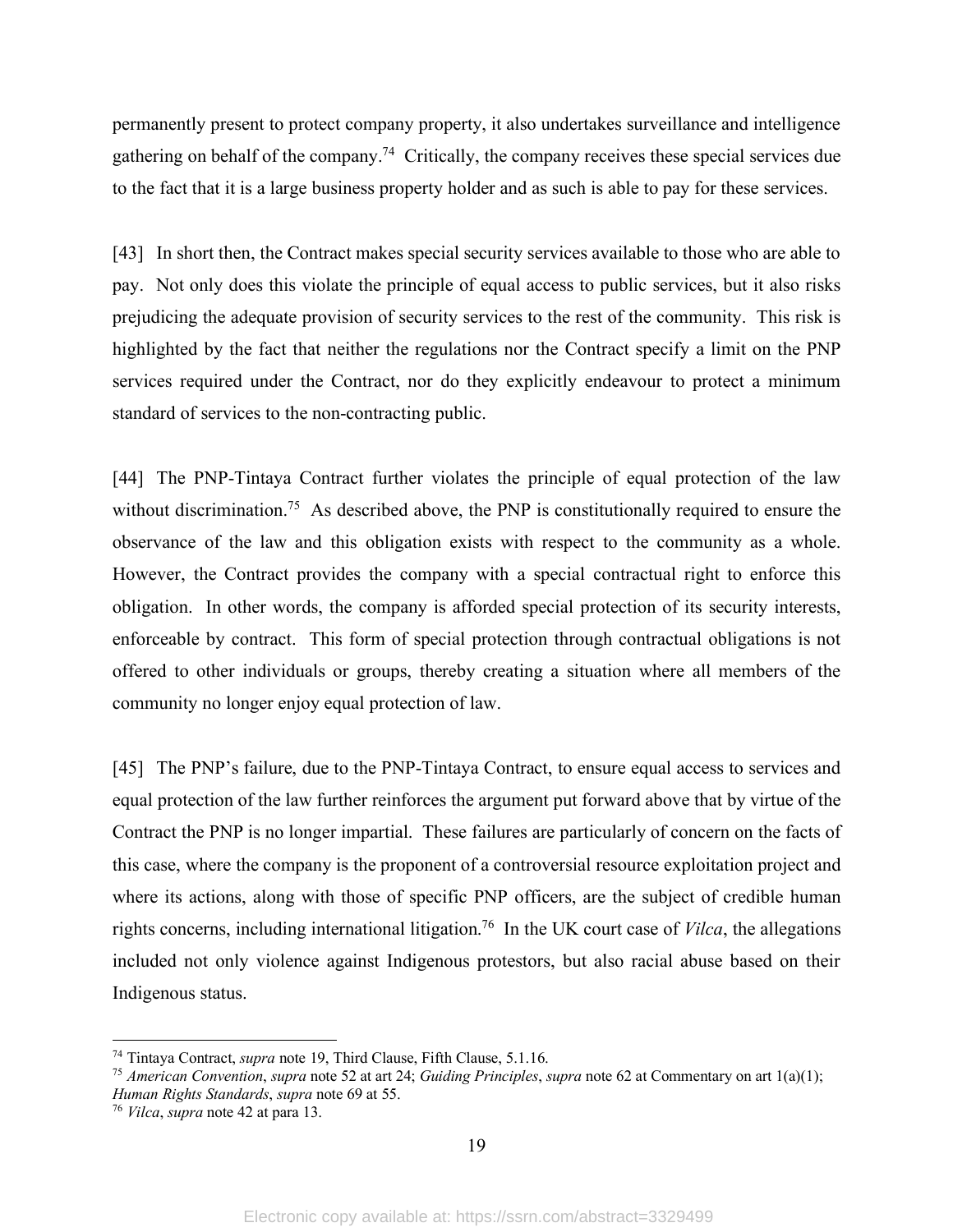[46] It is significant then that the PNP as an institution has lost its impartiality, not in the abstract, but in favour of a private company that is accused, together with specific PNP officers, of failures to respect human rights. As described in the previous section, the Peruvian state's fundamental obligations in international law include the prevention and investigation of human rights abuses.<sup>77</sup> The PNP is charged with these tasks and must exercise its power in accordance with the rule of law and respect for human rights.<sup>78</sup> There can be no doubt that the PNP cannot comply with these obligations if it is in a contractual relationship with a company that is embroiled in a social conflict with community members and is facing numerous accusations of human rights violations, including in a court of law.

[47] Finally, the PNP-Tintaya Contract also jeopardizes the principles of non-discrimination and equitable access to security and police services.<sup>79</sup> These principles require the PNP to provide services in a way that is fair and equitable, giving priority to persons that live in conditions of poverty, and whose economic or social circumstances render them in greater need of aid.<sup>80</sup> The conflict between Xstrata, its predecessors, and surrounding communities is consistent with the the widespread observation that Indigenous and Campesino peoples are disproportionately affected by resource extraction.81 These groups also suffer from some of the greatest indicators of social exclusion, including discrimination, extreme poverty and lack of access to education and healthcare.<sup>82</sup> Thus, not only does the PNP-Tintaya violate the principle of equality described above, it also violates the principles of non-discrimination and equity for the reason that it provides special services to a powerful company based on its social status and its capacity to pay. This favouring of the company appears to occur to the determent of surrounding communities, who suffer from poverty and other conditions of social exclusion. As such, the PNP-Tintaya Contract exists in a context of social inequality and its impact is to exacerbate that inequality rather than ameliorate it.

 <sup>77</sup> *American Convention*, *supra* note 52 at art 1; *Guiding Principles*, *supra* note 62 at art 1(a)(1).

<sup>&</sup>lt;sup>79</sup> American Convention, supra note 52 at art 24; Democratic Charter, supra note 51 at art 9.<br><sup>80</sup> Social Charter, supra note 55 at arts 14, 16; Code of Conduct, supra note 65 at art 1 and Commentary.

<sup>81</sup> *Criminalization of Human Rights*, *supra* note 32 at para 49; *On Dangerous Ground*, *supra* note 32 at 6, 13, 16.

<sup>82</sup> OAS, Inter-American Commission on Human Rights, *Second Report on the Situation of Human Rights in Peru*: *Chapter X, Rights of Indigenous Communities*, OEA/Ser.L/V/II.106 (2000) at paras 32-38.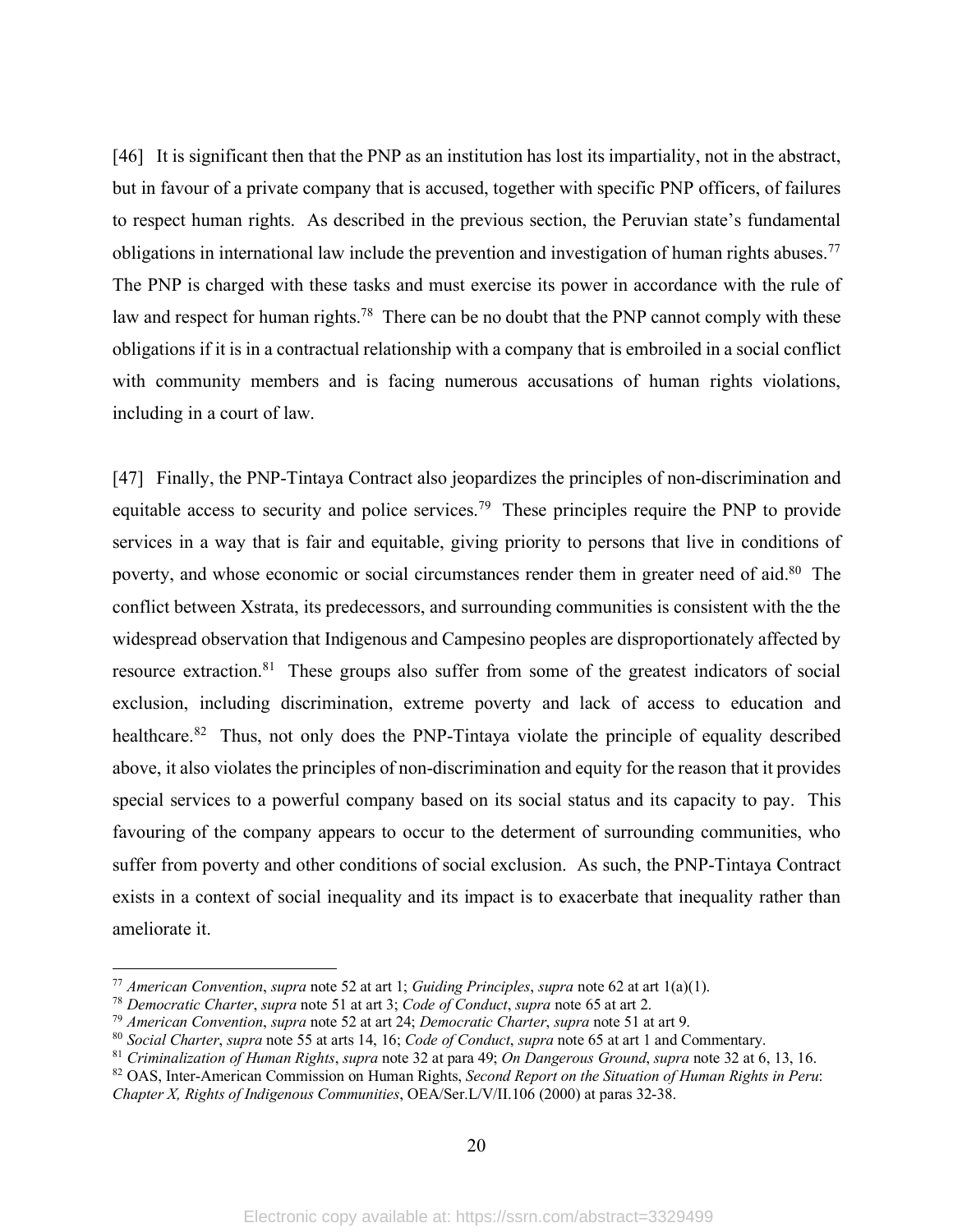[48] In sum, the PNP-Tintaya Contract compromises the impartiality of the PNP and renders it incapable of ensuring equal access to police services and equal protection of the law. The fact that this Contract is formed between the public police force and a powerful private company accused of human rights violations with respect to affected Indigenous communities puts the PNP in a situation where it cannot ensure the respect for human rights, and the non-discriminatory and equitable provision of police services. International law indicates that adherence to all of these principles is fundamental to Peru's function as a democratic state. As such, the PNP's failures in this regard are a very serious matter and of grave concern to the international community.

#### **PART 4 – CONCLUSION**

[49] In Part Two of this *amicus* we described the legal and social context of the Tintaya-PNP Contract as well as the specific terms of the Contract itself. In Part Three we drew on documents at the OAS and the UN to summarize international statements of law with regard to respect for human rights, equality, non-discrimination and rule of law. We analyzed these statements in the context of polices services and concluded that they amount to an international principle of police impartiality in a democratic society. Considering the 2011-2013 Tintaya-PNP Contract in light of these principles, we concluded that its existence renders the PNP unable to fulfil its role in relation to these principles. We believe that this conclusion applies to any services contract that is substantive similar to the contract that we have analyzed here.

[50] We hope that the contents of this *amicus curiae* are useful to this Court in its consideration of this case.

Sincerely,

Charis Kamphuis Shin Imai Professor Professor Faculty of Law School **Cause Contract Contract Contract Contract Contract Contract Contract Contract Contract Contract Contract Contract Contract Contract Contract Contract Contract Contract Contract Contract Contract Cont** Thompson Rivers University York University

21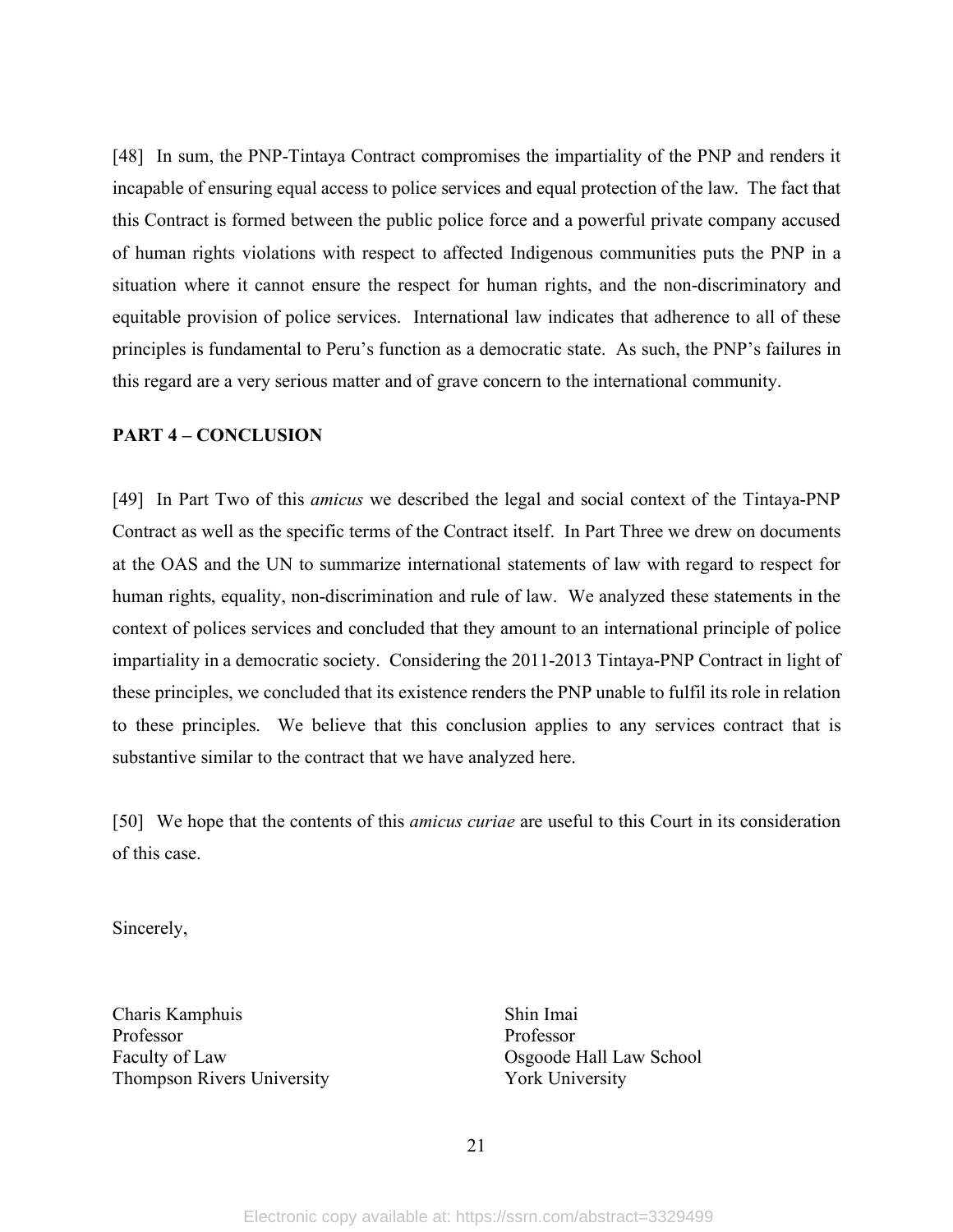### **TABLE OF AUTHORITIES**

### PRIMARY SOURCES: PERUVIAN LAW

- Decreto Supremo No. 004-2009-IN, 11 July 2009**,** Decreto Supremo que Aprueba el Reglamento de Prestacion de Servicios Extraordinarios Complementarios a la Funcion Policial.
- Decreto Supremo No. 003-2017-IN, 21 Februrary 2017. Decreto Supremo que aprueba los lineamientos rectores para la ejecución de los servicios policiales en cumplimiento de la función policial.

*Constitución Política del Perú*, [CP], Dec 29, 1993.

*Ley de la Policía Nacional del Perú,* Decreto Legislativo No 1148.

*Ley de la Policía Nacional del Perú*. Decreto Legislativo No. 1267, 18 December 2016.

#### PRIMARY SOURCES: UK JURISPRUDENCE

*Vilca v Xstrata Ltd*, (2016), [2016] EWHC 389 (QB).

*Vilca & Ors v Xstrata Ltd. & Anor,* [2018] EWHC 27 (QB).

### INTERNATIONAL SOURCES: UN DOCUMENTS

*Basic Principles on the Use of Force and Firearms by Law Enforcement Officials*, UN Congress on the Prevention of Crime and Treatment of Offenders, 8<sup>th</sup> Sess, (1990), online:

<http://www.ohchr.org/EN/ProfessionalInterest/Pages/UseOfForceAndFirea rms.aspx>

*Code of Conduct for Law Enforcement Officials*, GA Res 34/169, UNGAOR, 34th Sess, UN Doc A/RES/34/169, online: <http://www.ohchr.org/EN/ProfessionalInterest/Pages/LawEnforcementOffi cials.aspx>

Report of the Special Rapporteur on the Rights of Indigenous Peoples, James Anaya, *Extractive industries and indigenous peoples, GA, 24<sup>th</sup> Sess, UN Doc A/HRC/24/41 (2013).* 

- Special Representative of the Secretary-General, *Guiding Principles on Business and Human Rights: Implementing the United Nations' 'Protect, Respect and Remedy' Framework*, HRCOR, A/HRC/17/31, (2011), online: <http://www.ohchr.org/Documents/Publications/GuidingPrinciplesBusiness HR\_EN.pdf>
- UN, *Human Rights Standards and Practice for the Police*, 5th ed, (New York and Geneva: United Nations Publication. 2004), online: <http://www.ohchr.org/Documents/Publications/training5Add3en.pdf>

22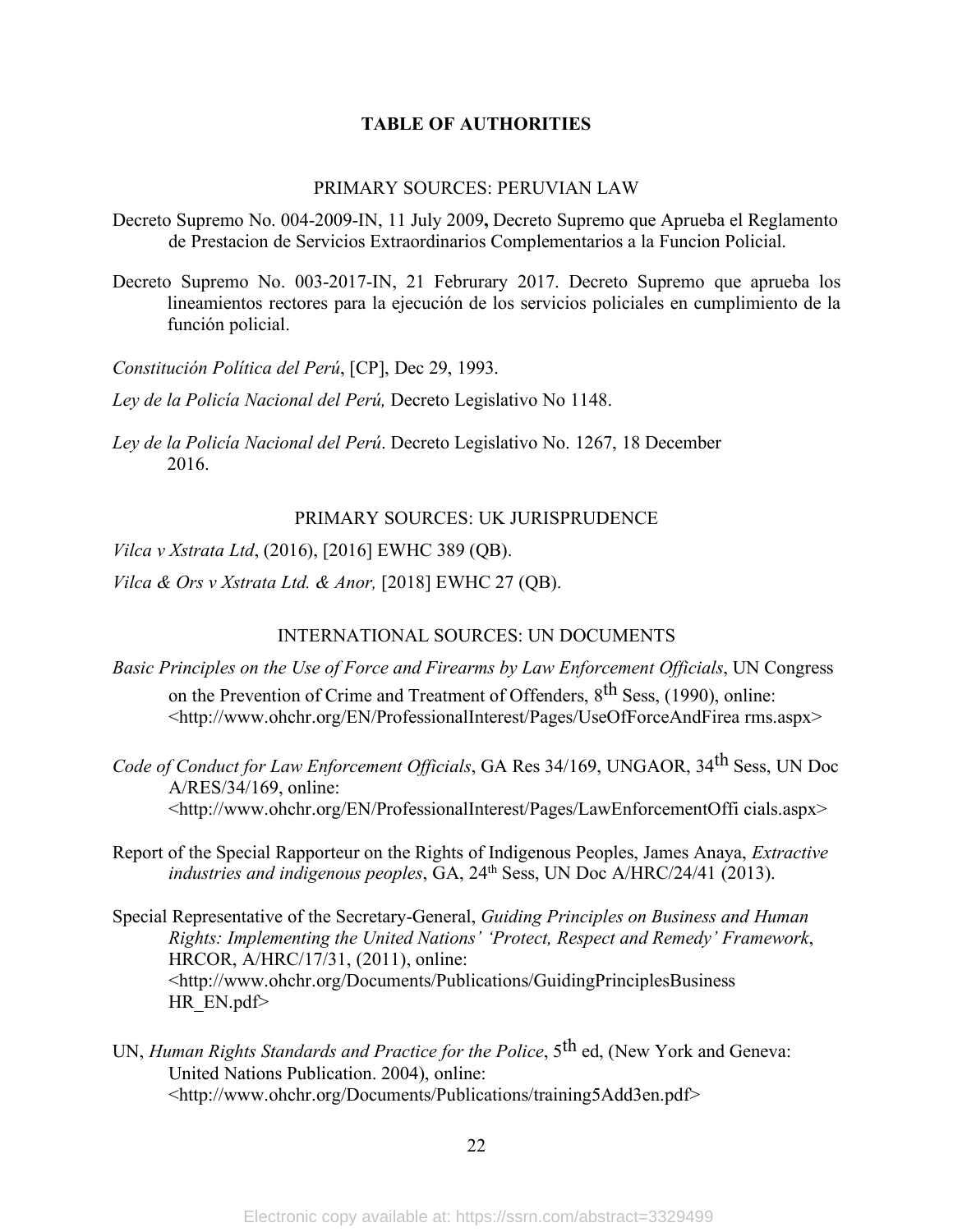- *United Nations Declaration on the Rights of Indigenous Peoples*, GA Res 61/295, UNGAOR, (2007).
- United Nations Development Programme, *Seguridad Ciudana Con Rostro HumanaL Diagnostico y Propuestas Para America Latina*, UNDP, (2013-2014), online: <http://www.latinamerica.undp.org/content/dam/rblac/img/IDH/IDH-AL%20Resumen%20Ejecutivo.pdf>

#### INTERNATIONAL SOURCES: OAS DOCUMENTS

- OAS, *American Convention on Human Rights*, (1969), online: <https://www.oas.org/dil/treaties\_B-32\_American\_Convention\_on\_Human\_Rights.htm>
- OAS, General Assembly, *Inter-American Democratic Charter*, (2001), online: <http://www.oas.org/OASpage/eng/Documents/Democractic\_Charter.htm>
- OAS, General Assembly, *Social Charter of the Americas*, 42nd Sess, OR OEA/Ser.P/AG/doc.5242/12rev. 2 (2012).
- OAS, General Assembly, *Vigésimo Octao Período Extraordniario de Sesiones*, XXVIII-E.2 (2001).
- OAS, Inter-American Commission on Human Rights, *Criminalization of the Work of Human Rights Defenders*, OEA/Ser.L/V/II.Doc.49/15 (2015).
- OAS, Inter-American Commission on Human Rights, *Indigenous Peoples, Afro-Descendant Communities, and Natural Resources: Human Rights Protection in the Context of Extraction Exploitation, and Development Activities*, OEA/Ser.L/V/II.Doc.47/15 (2015).
- OAS, Inter-American Commission on Human Rights, *Second Report on the Situation of Human Rights in Peru*: *Chapter X, Rights of Indigenous Communities*, OEA/Ser.L/V/II.106  $(2000)$ .

### SECONDARY SOURCES: JOURNAL ARTICLES

- Kamphuis, Charis. "Foreign Investment and the Privatization of Coercion: A Case Study of the Forza Security Company in Peru" (2011) 37 Brooklyn Journal of International Law.
- Kamphuis, Charis. "La extracción de recursos mineros por empresas extranjeras y la privatización del poder coercitivo: un studio de caso sobre la empresa de seguridad Forza" (2011) 68 Centro de Investigación de la Universidad del Pacífico.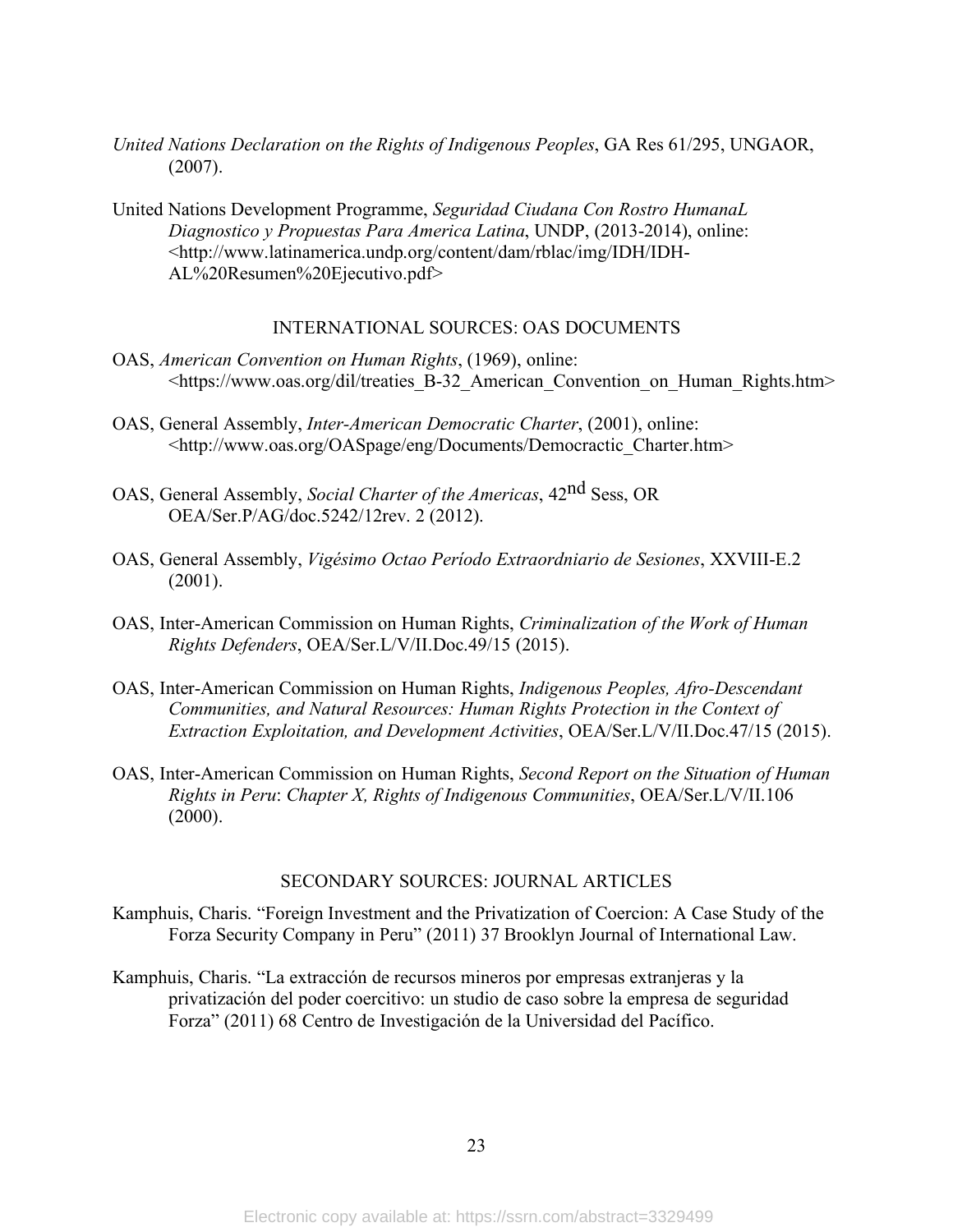#### SECONDARY SOURCES: MEDIA RELEASES

- Glencore plc, Media Release, "Glencore's Response to the 'Corporate Conquistadors" Report, Published by The Democracy Center, TNI, and CEO" (19 January 2015), online: <http://www.glencore.com/assets/public-positions/doc/Glencores-response-to-the-Corporate-Conquistadors-report.pdf>
- OAS, Press Release, E-206/12, "OAS Assembly Adopts Social Charter of the Americas" (4 June 2012), online: <http://www.oas.org/en/media\_center/press\_release.asp?sCodigo=E-206/12>

#### SECONDARY SOURCES: NEWS ARTICLES

- ---, "NGO's Question Swiss Links to Peru Police Contracts", swissinfo.ch (2 Dec 2013), online < http://www.swissinfo.ch/eng/mining-for-truth\_ngos-question-swiss-links-to-perupolice-contracts/37450766>
- Meeran, Richard, "Indigenous Peruvians' Human Rights Claim: UK High Court Rules on Dispute Over Disclosure of Documents by Mining Giant Xstrata", *Leigh Day* (21 July 2016), online: <https://www.leighday.co.uk/News/News-2016/July-2016/UK-High-Court-rules-on-Xstrata-dispute-over-disclo>
- Mora, Rael, "Foreign Mining Companies Hire Peru's Police as Private Security", teleSUR (7 May 2015), online: < http://www.telesurtv.net/english/news/Perus-Police-Criticized-for-Private-Financing-from-Business-20150507-0028.html>

# SECONDARY SOURCES: PAPERS & REPORTS

- ---, GRUFIDES, "Police in the Pay of Mining Companies: The Responsibility of Switzerland and Peru for Human Rights Violations in Mining Disputes" (December 2013), online: <http://assets.gfbv.ch/downloads/report\_english\_def\_2\_12\_13.pdf>
- Global Witness, "On Dangerous Ground" (June 2016), online: <https://www.globalwitness.org/en/reports/dangerous-ground/>
- Instituto de Democracia y Derechos Humanos, *Diagnostico Nacional sobre la Situación de la Seguridad y el Respeto a los derechos Humanos. Referencia particular al sector extractivo en el Perú* (Lima, 2013).
- Moore, Jen, MiningWatch Canada and International Civil Liberties Monitoring Group, "In the National Interest? Criminalization of Land and Environment Defenders in the Americas" (August 2015), online:

<http://iclmg.ca/wpcontent/uploads/sites/37/2015/09/IntheNationalInterest\_FullReport.pd f>